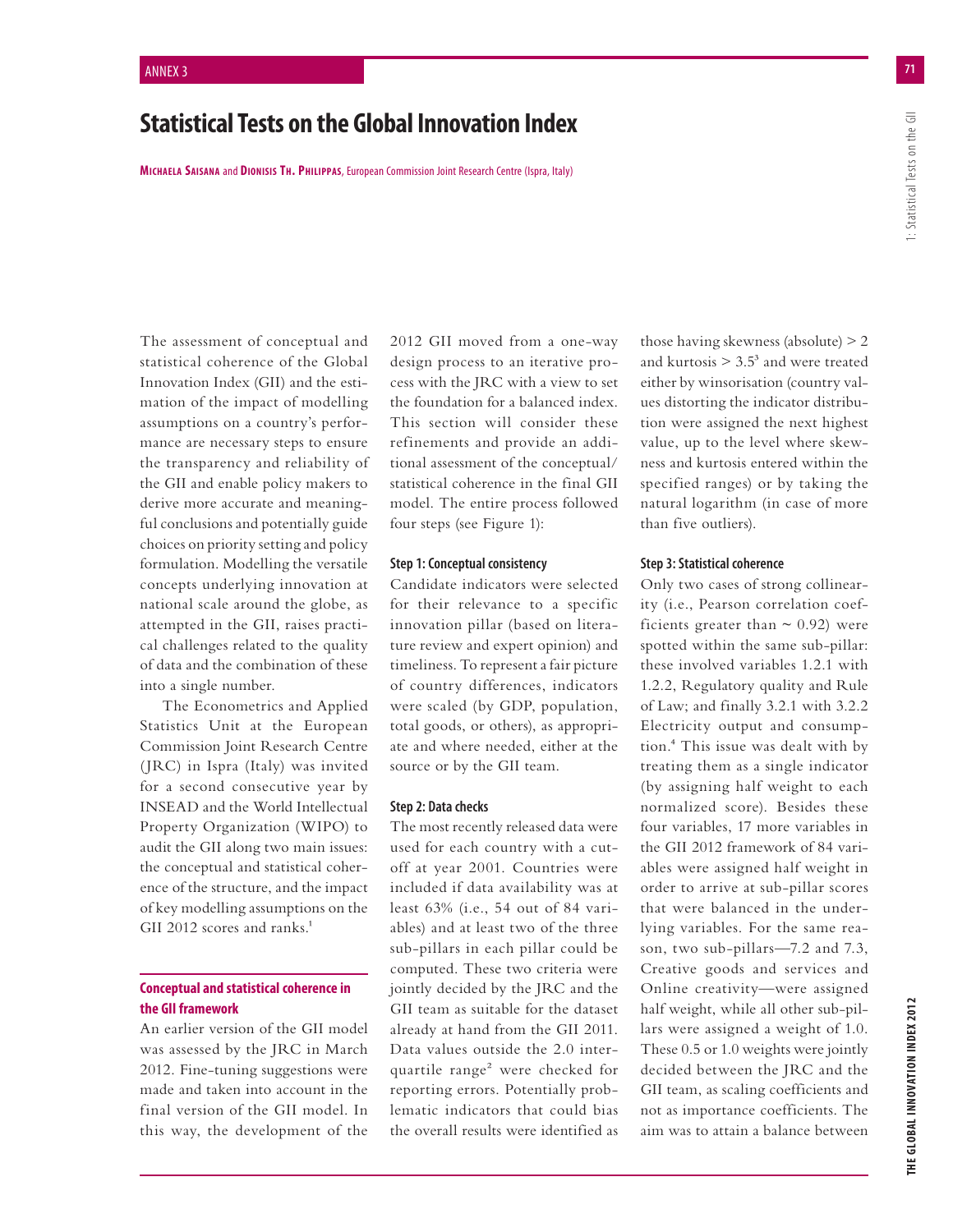



- Check for reporting errors (interquartile range)
- Outlier treatment (skewness and kurtosis)

#### **Step 1. Conceptual consistency**

- Compatibility with exisiting literature on innovation and pillar definition
- Scaling factors per indicator to represent a fair picture of country differences (e.g., GDP, population, total exports)

Source: Saisana and Philippas, European Commission Joint Research Centre, 2012.

the contribution of variables to their respective sub-pillars and also a balance of the sub-pillars to their respective pillars. Paruolo et al. (2012) show that nominal weights in weighted arithmetic averages are not a measure of variable importance, although weights are assigned so as to reflect some stated target importance and they are communicated as such. In weighted averages, the

ratio of two nominal weights gives the rate of substitutability between the two individual variables, and hence can be used to reveal the target relative importance of individual indicators. This target importance can then be compared with ex-post measures of variables' importance, such as the Karl Pearson's 'correlation ratio'.

Principal component analysis confirms the presence of a single latent dimension in the first six pillars (one component with an eigenvalue greater than 1.0) that captures between 57% (business sophistication) and 80% (institutions) of the total variance in the three underlying sub-pillars. For the seventh pillar (creative outputs), two principal components have eigenvalues greater than 1.0; nevertheless, the first component captures 56% of the variance of the three underlying sub-pillars. Further, results confirm the expectation that the sub-pillars are more correlated to their own pillar than to any other.

The five pillars in the Innovation Input Sub-index also share a single latent dimension that captures 80% of the total variance. The five loadings are very similar to each other, which suggests that building the Input Sub-index as a simple average (equal weights) of the five pillars is statistically supported by the data. This analysis could not be carried out on the Innovation Output Sub-index given that it is made of only two pillars<sup>5</sup>—Knowledge and technology outputs and Creative outputs, which are both correlated strongly with the Output Sub-index (Pearson correlation coefficients 0.92 and 0.90, respectively). This latter implies that also the Output Sub-index is well balanced in its two pillars.

Finally, building the GII as the simple average of the Input and Output Sub-index is also statistically justifiable because the Pearson correlation coefficient of either sub-index with the overall GII is roughly 0.90. So far, results show that the conceptual grouping of sub-pillars into pillars, sub-indices, and in an overall GII is statistically coherent, has a balanced structure (i.e., not dominated by any pillar or sub-pillar), and

**72**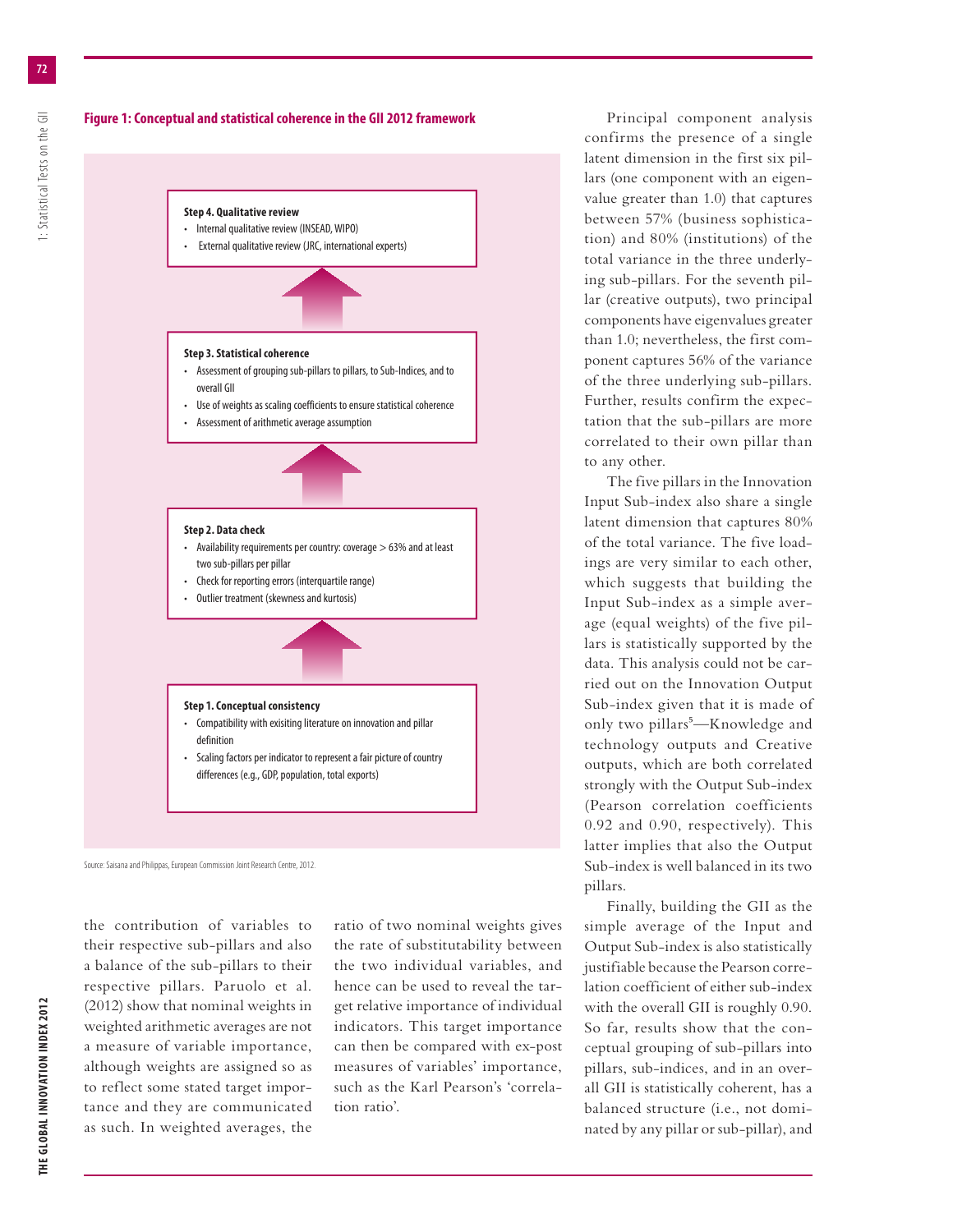#### **Table 1: Uncertainty parameters: missing values, aggregation and weights**

|                                                |                                                                | Reference                      | Alternative                                   |
|------------------------------------------------|----------------------------------------------------------------|--------------------------------|-----------------------------------------------|
|                                                | I. Uncertainty in the treatment of missing values              | no estimation of missing data  | <b>Expectation Maximization (EM)</b>          |
|                                                | II. Uncertainty in the aggregation formula at the pillar level | arithmetic average             | geometric average                             |
| III. Uncertainty intervals for the GII weights |                                                                |                                |                                               |
| <b>GII Sub-Index</b>                           | Pillar                                                         | Reference value for the weight | Distribution assigned for robustness analysis |
| Innovation Input                               | Institutions                                                   | 0.2                            | U[0.1, 0.3]                                   |
|                                                | Human capital and research                                     | 0.2                            | U[0.1, 0.3]                                   |
|                                                | Infrastructure                                                 | 0.2                            | U[0.1, 0.3]                                   |
|                                                | Market sophistication                                          | 0.2                            | U[0.1, 0.3]                                   |
|                                                | <b>Business sophistication</b>                                 | 0.2                            | U[0.1, 0.3]                                   |
| <b>Innovation Output</b>                       | Knowledge and technology outputs                               | 0.5                            | U[0.4, 0.6]                                   |
|                                                | Creative outputs                                               | 0.5                            | U[0.4, 0.6]                                   |

Source: Saisana and Philippas, European Commission Joint Research Centre, 2012.

gives further justification for the use of simple averages at the various levels of aggregation.

#### **Step 4: Qualitative review**

Finally, the GII results, including overall country classification and relative performance in terms of Innovation Input or Output, were evaluated by the GII team and the JRC to verify that the overall results are, to a great extent, consistent with current evidence, existing research or prevailing theory.

Notwithstanding these statistical tests and the positive outcomes on the statistical coherence of the GII structure, it is important to mention that the GII model is and has to be open for future improvements as better data, more comprehensive surveys and assessments, and new relevant research studies become available.

### **Impact of modelling assumptions on the GII results**

Every country score on the overall GII and its two Innovation Sub-Indices depends on choices: the seven-pillar structure, the selected variables, the estimation or not of missing data, the normalization of the variables, the weights assigned to them, and the aggregation method, among other elements. Some of these choices are based on the opinion of experts in the field (e.g., the selection of variables and equal weights within pillars) or common practice (e.g., min-max method to normalize the variables in 0 to 100 scale), driven by statistical analysis (e.g., treating outliers) or simplicity (e.g., no estimation of missing data). The aim of the robustness analysis is to assess to what extent these choices might impact the GII results. We have dealt with these uncertainties in order to check their simultaneous and joint influence with a view to fully acknowledging their implications. In the present analysis, the data are assumed to be error-free since INSEAD already undertook a double-check control of potential outliers and eventual errors and typos were corrected during this phase (see Step 2 in Figure 1).

The robustness assessment of the GII was based on the combination of a Monte Carlo experiment and a multi-modelling approach. This type of assessment aims to respond to eventual criticism that the country

scores associated with aggregate measures are generally not calculated under conditions of certainty, even if they are frequently presented as such.6 The Monte Carlo simulation related to the issue of weighting and comprised 1,000 runs, each corresponding to a different set of weights of the seven pillars randomly sampled from uniform continuous distributions centred in the reference values. The choice of the range for the weights' variation has been driven by two opposite needs: on the one hand, to ensure a wide enough interval to have meaningful robustness checks; on the other hand, to respect the rationale of the GII that the Input Sub-Index (five pillars) and the Output Sub-Index (two pillars) are placed on equal footing when building the overall GII. Given these considerations, limit values of uncertainty intervals have been defined as shown in Table 1. The multi-modelling approach involved combinations of the remaining two key assumptions on the 'no imputation' of missing data and the aggregation formula at the pillar level. The GII developing team, for transparency and replicability, opted not to estimate missing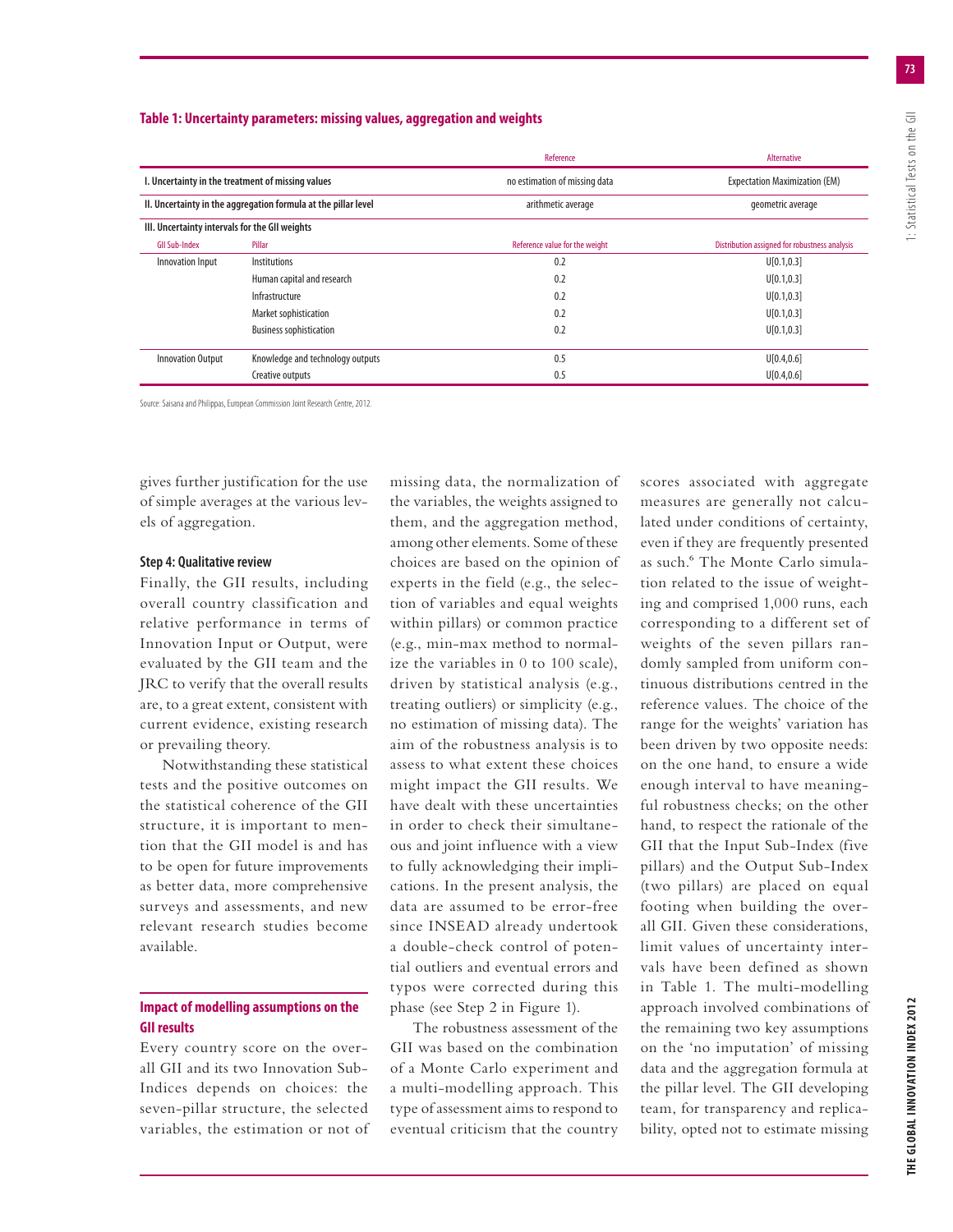#### **Figure 2a: Robustness analysis** (GII rank vs. median rank, 90% confidence intervals)





Source: Saisana and Philippas, European Commission Joint Research Centre, 2012.

Note: The Spearman rank correlation between the median rank and the GII 2012 rank is 0.996. Median ranks and intervals are calculated over 4,000 simulated scenarios combining different sets of weights, imputed versus non i geometric versus arithmetic average at the pillar level.

data and instead calculated sub-pillar and pillar scores using only available information per country. The "no imputation" choice, which is common in relevant contexts, might discourage countries from reporting low data values.7 To overcome this limitation, we opted to use the Expectation Maximization (EM) algorithm.8 Regarding the GII assumption on the aggregation function (arithmetic average), and despite that it received statistical support in the previous section, decision-theory practitioners have challenged this type of aggregation because of inherent theoretical inconsistencies and because of the fully compensatory nature, in which a comparative high advantage on few variables can compensate a comparative disadvantage on many variables.<sup>9</sup> Hence, we considered the geometric average instead, $10$  which is a partially compensatory approach and further

'motivates' countries to improve in the dimensions of innovation where they perform poorly, as opposed to in any dimension (which is instead done under the arithmetic average).

Consequently, we tested four models based on the combination of 'no imputation' versus EM, or arithmetic versus geometric average. Combined with the 1,000 simulations per model to account for the uncertainty in the weights at the pillar level, we carried out altogether 4,000 simulations for the GII, and an equal number of simulations for either the Innovation Input or the Innovation Output Sub-index (see Table 1 for a summary of the uncertainties considered in the GII 2012).

#### **Uncertainty analysis results**

The main results of the robustness analysis are shown in Figure 2 with median ranks and intervals computed across the 4,000 Monte Carlo simulations for the overall GII, and the two Innovation Sub-Indices. Countries are ordered from best to worst according to their reference rank (black line), the dot being the median rank. Error bars represent, for each country, the 90% interval across all simulations. GII ranks are rather robust: the median rank is close to the reference rank (less than four positions for 75% of the countries). Results for the Input Sub-Index are more robust (75% of the countries shift less than 3 positions), while the Output Sub-Index is more sensitive to the methodological choices (75% of the countries shift less than 6 positions).The fact that the Output Sub-Index is more sensitive to methodological changes is twofold: there are only two pillars and they are only moderately associated to each other (Pearson correlation coefficient: 0.65). However, it cannot be ruled out altogether that the correlation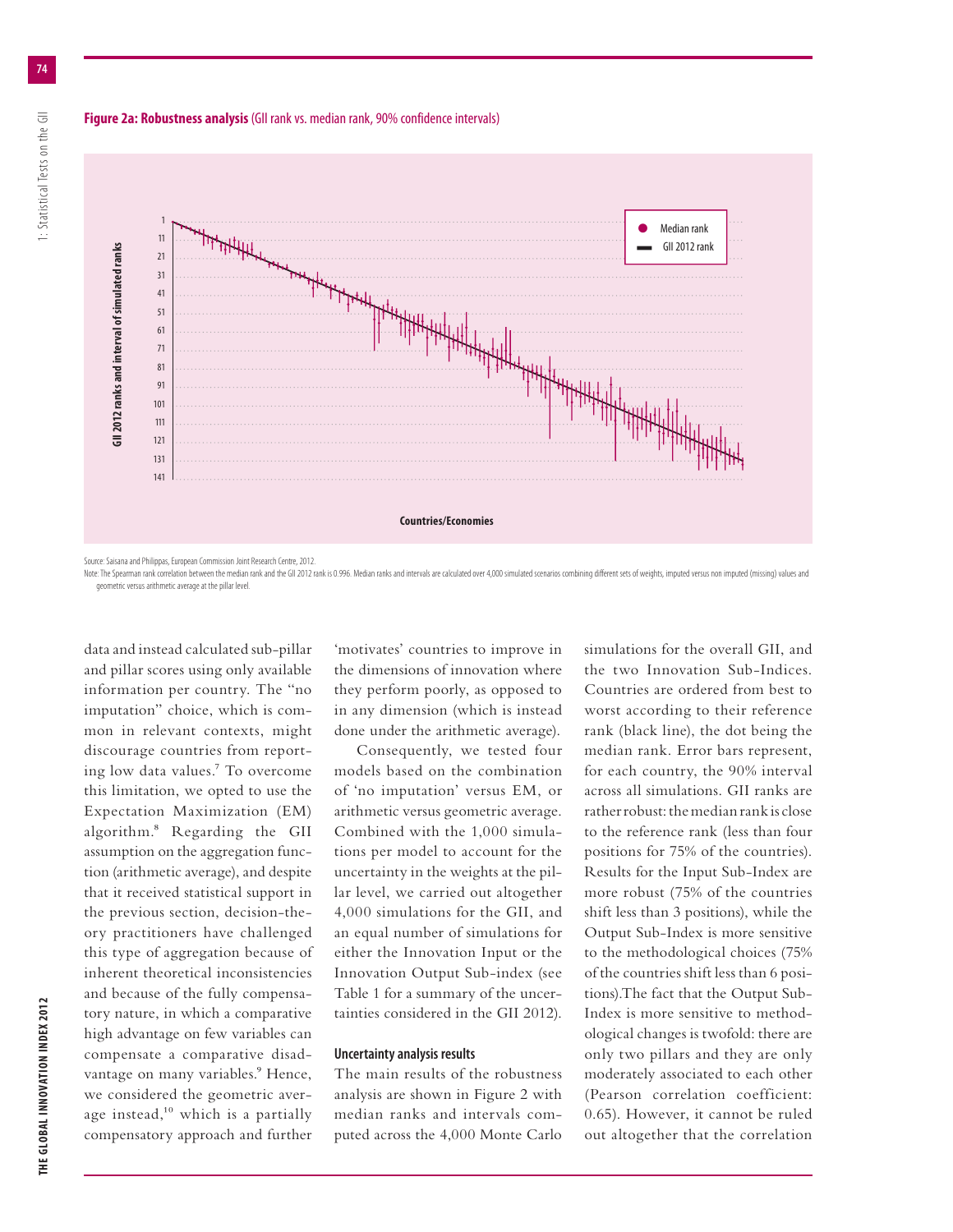



Source: Saisana and Philippas, European Commission Joint Research Centre, 2012.

Note: The Spearman rank correlation between the median rank and the Input rank is 0.998. Median ranks and intervals are calculated over 4,000 simulated scenarios combining different sets of weights, imputed versus non impu geometric versus arithmetic average at the pillar level.



#### **Figure 2c: Robustness analysis** (Output rank vs. median rank, 90% confidence intervals)

Source: Saisana and Philippas, European Commission Joint Research Centre, 2012.

Note: The Spearman rank correlation between the median rank and the Output rank is 0.988. Median ranks and intervals are calculated over 4,000 simulated scenarios combining different sets of weights, imputed versus non imp geometric versus arithmetic average at the pillar level.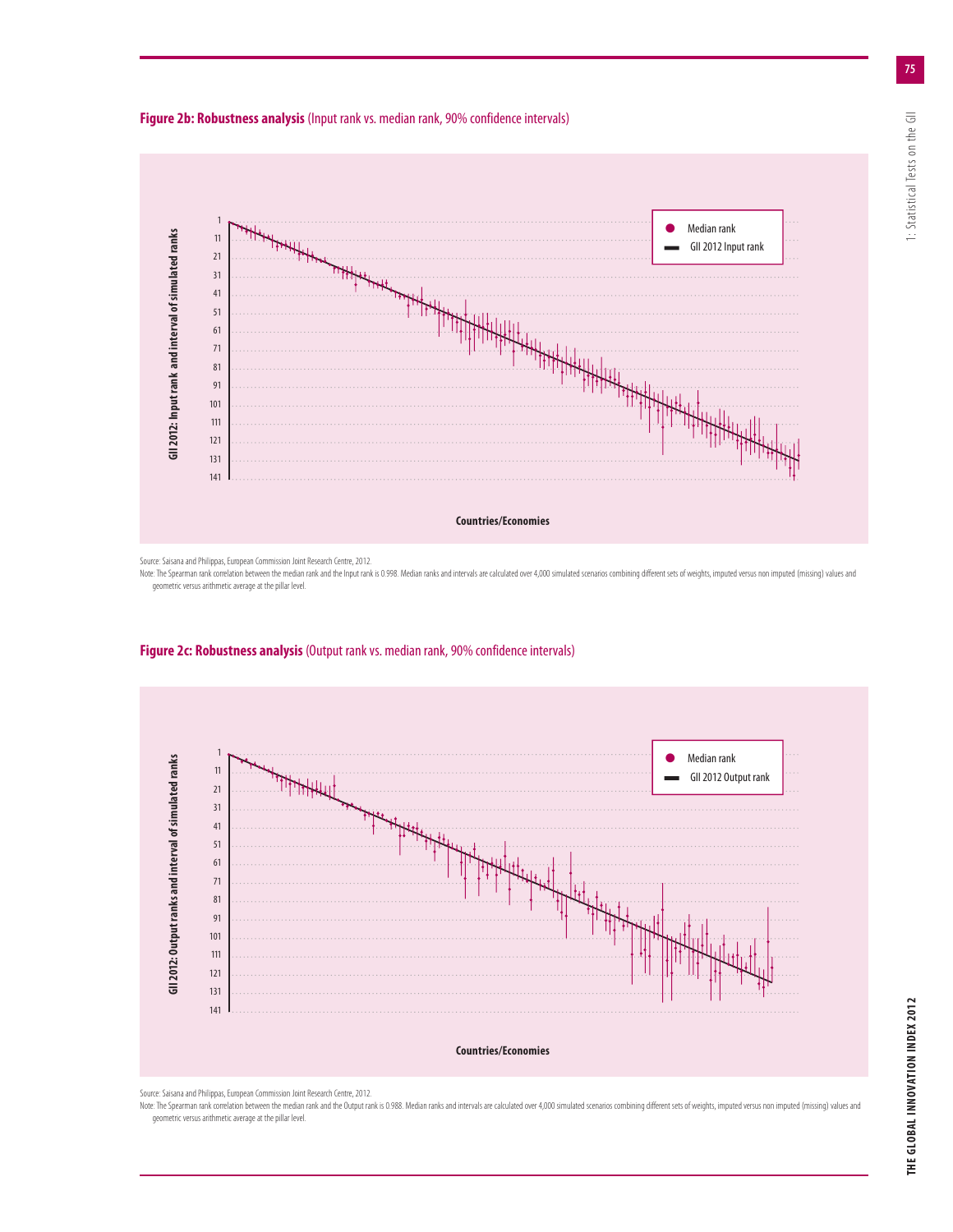## **Table 2: GII 2012 and Input and Output Sub-Indices: Ranks and 90% confidence intervals**

|                                      |                                    | <b>GII 2012</b>      |                   | <b>Input Sub-Index</b> |                         | <b>Output Sub-Index</b> |  |
|--------------------------------------|------------------------------------|----------------------|-------------------|------------------------|-------------------------|-------------------------|--|
| Country/Economy                      | Rank                               | Interval             | Rank              | Interval               | Rank                    | Interval                |  |
| Switzerland                          | $\mathbf{1}$                       | [1, 1]               | $\overline{4}$    | [3, 6]                 | $\mathbf{1}$            | [1, 1]                  |  |
| Sweden                               | $\overline{2}$                     | [2, 2]               | $\overline{3}$    | [3, 5]                 | $\overline{2}$          | [2, 2]                  |  |
| Singapore                            | 3                                  | [3, 5]               | 1                 | [1, 1]                 | 11                      | [8, 14]                 |  |
| Finland                              | $\overline{4}$                     | [3, 5]               | 6                 | [4, 10]                | $\sqrt{5}$              | [3, 5]                  |  |
| <b>United Kingdom</b>                | 5                                  | [4, 6]               | 5                 | [3, 8]                 | 6                       | [6, 9]                  |  |
| Netherlands                          | $\boldsymbol{6}$<br>$\overline{7}$ | [5, 8]<br>[5, 8]     | 15<br>$\,$ 8 $\,$ | [12, 17]               | $\overline{3}$<br>$9\,$ | [3, 4]                  |  |
| Denmark<br>Hong Kong SAR, China      | $\,$ 8 $\,$                        | [5, 14]              | $\sqrt{2}$        | [5, 8]<br>[2, 2]       | 25                      | [7, 10]<br>[12, 26]     |  |
| Ireland                              | 9                                  | [8, 13]              | $\overline{7}$    | [3, 11]                | 14                      | [12, 19]                |  |
| <b>United States</b>                 | $10$                               | [9, 16]              | 9                 | [7, 12]                | 16                      | [15, 19]                |  |
| Luxembourg                           | 11                                 | [8, 12]              | 14                | [11, 16]               | $10$                    | [9, 11]                 |  |
| Canada                               | 12                                 | [12, 17]             | 10                | [8, 10]                | 20                      | [16, 25]                |  |
| New Zealand                          | 13                                 | [12, 19]             | 12                | [11, 17]               | 15                      | [12, 24]                |  |
| Norway                               | 14                                 | [10, 18]             | 11                | [8, 15]                | 17                      | [14, 23]                |  |
| Germany                              | 15                                 | [9, 16]              | 23                | [20, 23]               | $\overline{7}$          | [5, 7]                  |  |
| Malta                                | 16                                 | [11, 19]             | 27                | [25, 32]               | $\sqrt{4}$              | [4, 6]                  |  |
| Israel                               | 17                                 | [12, 22]             | 17                | [12, 22]               | 13                      | [12, 21]                |  |
| Iceland<br>Estonia                   | 18<br>19                           | [13, 20]<br>[12, 19] | 19<br>24          | [15, 23]<br>[24, 25]   | 12<br>8                 | [11, 16]<br>[8, 9]      |  |
| Belgium                              | 20                                 | [19, 22]             | 20                | [17, 22]               | 18                      | [17, 23]                |  |
| Korea, Rep.                          | 21                                 | [17, 22]             | 16                | [12, 18]               | 24                      | [18, 26]                |  |
| Austria                              | 22                                 | [20, 22]             | 21                | [20, 23]               | 21                      | [15, 23]                |  |
| Australia                            | 23                                 | [23, 26]             | 13                | [12, 15]               | 31                      | [29, 32]                |  |
| France                               | 24                                 | [23, 25]             | 22                | [21, 23]               | 26                      | [25, 26]                |  |
| Japan                                | 25                                 | [23, 27]             | 18                | [16, 19]               | 28                      | [27, 31]                |  |
| Slovenia                             | 26                                 | [25, 27]             | 32                | [28, 32]               | 22                      | [16, 24]                |  |
| Czech Republic                       | 27                                 | [24, 27]             | 31                | [28, 32]               | 23                      | [18, 24]                |  |
| Cyprus                               | 28                                 | [28, 32]             | 25                | [25, 29]               | 32                      | [31, 37]                |  |
| Spain                                | 29<br>30                           | [28, 31]             | 26<br>36          | [25, 29]               | 35<br>27                | [32, 35]                |  |
| Latvia<br>Hungary                    | 31                                 | [28, 32]<br>[28, 32] | 37                | [32, 38]<br>[32, 37]   | 29                      | [27, 29]<br>[27, 29]    |  |
| Malaysia                             | 32                                 | [31, 35]             | 29                | [25, 32]               | 38                      | [36, 42]                |  |
| Qatar                                | 33                                 | [32, 42]             | 30                | [27, 39]               | 41                      | [38, 46]                |  |
| China                                | 34                                 | [28, 37]             | 55                | [43, 65]               | 19                      | [14, 24]                |  |
| Portugal                             | 35                                 | [32, 35]             | 33                | [30, 36]               | 33                      | [32, 35]                |  |
| Italy                                | 36                                 | [34, 37]             | 34                | [33, 37]               | 39                      | [35, 41]                |  |
| <b>United Arab Emirates</b>          | 37                                 | [35, 43]             | 28                | [25, 32]               | 51                      | [47, 68]                |  |
| Lithuania                            | 38                                 | [35, 38]             | 38                | [36, 39]               | 37                      | [36, 38]                |  |
| Chile                                | 39                                 | [38, 45]             | 43                | [40, 46]               | 34                      | [32, 45]                |  |
| Slovakia<br><b>Bahrain</b>           | 40<br>41                           | [37, 41]<br>[40, 50] | $40\,$<br>35      | [39, 43]<br>[33, 37]   | 43<br>60                | [40, 45]<br>[59, 69]    |  |
| Croatia                              | 42                                 | [41, 45]             | 44                | [41, 46]               | 45                      | [42, 46]                |  |
| <b>Bulgaria</b>                      | 43                                 | [39, 44]             | 47                | [44, 48]               | 42                      | [38, 43]                |  |
| Poland                               | 44                                 | [42, 46]             | 41                | [40, 43]               | 50                      | [44, 50]                |  |
| Montenegro                           | 45                                 | [39, 47]             | 48                | [43, 51]               | 44                      | [38, 48]                |  |
| Serbia                               | 46                                 | [41, 48]             | 65                | [54, 67]               | 36                      | [33, 36]                |  |
| <b>Oman</b>                          | 47                                 | [46, 71]             | 42                | [40, 53]               | 55                      | [54, 80]                |  |
| Saudi Arabia                         | 48                                 | [47, 67]             | 39                | [38, 42]               | $70\,$                  | [64, 86]                |  |
| Mauritius                            | 49                                 | [46, 54]             | 49                | [44, 63]               | 48                      | [48, 59]                |  |
| Moldova<br><b>Russian Federation</b> | 50<br>51                           | [43, 50]<br>[47, 54] | 79<br>60          | [74, 84]<br>[50, 65]   | 30<br>49                | [29, 31]<br>[43, 52]    |  |
| Romania                              | 52                                 | [48, 54]             | 51                | [48, 54]               | 57                      | [49, 58]                |  |
| Brunei Darussalam                    | 53                                 | [51, 63]             | 46                | [45, 52]               | 69                      | [66, 71]                |  |
| South Africa                         | 54                                 | [49, 64]             | 45                | [36, 52]               | 73                      | [71, 75]                |  |
| Kuwait                               | 55                                 | [51, 68]             | 61                | [55, 65]               | 54                      | [51, 67]                |  |
| Jordan                               | 56                                 | [52, 63]             | 72                | [66, 80]               | 46                      | [44, 53]                |  |
| Thailand                             | 57                                 | [51, 61]             | 59                | [50, 67]               | 56                      | [54, 60]                |  |
| <b>Brazil</b>                        | 58                                 | [51, 61]             | 69                | [61, 73]               | 52                      | [49, 52]                |  |
| Tunisia                              | 59                                 | [57, 74]             | 64                | [54, 68]               | 58                      | [56, 78]                |  |
| Costa Rica                           | 60                                 | [54, 63]             | 71                | [64, 76]               | 53                      | [50, 54]                |  |
| Lebanon<br>Macedonia, FYR            | 61<br>62                           | [56, 68]<br>[56, 65] | 62<br>52          | [53, 69]<br>[50, 60]   | 63<br>71                | [58, 66]<br>[66, 71]    |  |
| Ukraine                              | 63                                 | [50, 65]             | 78                | [68, 84]               | 47                      | [44, 50]                |  |
| India                                | 64                                 | [57, 77]             | 96                | [87, 102]              | $40\,$                  | [39, 56]                |  |
| Colombia                             | 65                                 | [62, 70]             | 58                | [52, 64]               | 72                      | [69, 75]                |  |
| Greece                               | 66                                 | [58, 71]             | 50                | [47, 58]               | 82                      | [70, 82]                |  |
| Uruguay                              | 67                                 | [56, 69]             | 68                | [64, 71]               | 67                      | [57, 69]                |  |
| Mongolia                             | 68                                 | [50, 73]             | 53                | [50, 61]               | 79                      | [54, 80]                |  |
| Armenia                              | 69                                 | [67, 74]             | 73                | [71, 81]               | 68                      | [63, 70]                |  |
| Argentina                            | $70\,$                             | [60, 74]             | 76                | [67, 80]               | 66                      | [59, 67]                |  |
| Georgia                              | 71                                 | [67, 77]             | 63                | [56, 73]               | 81                      | [75, 82]                |  |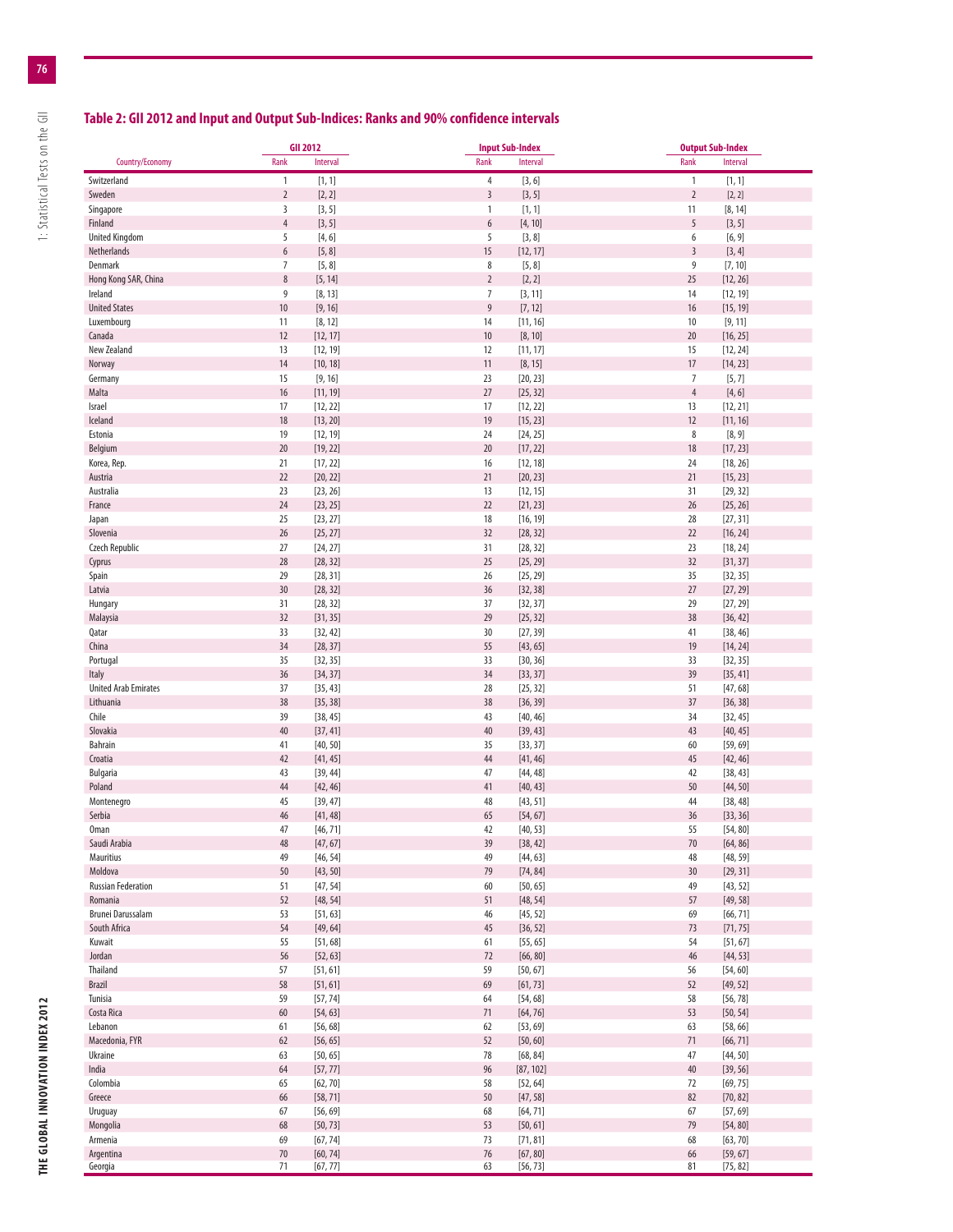| Country/Economy<br>Rank<br>Interval<br>Rank<br>Interval<br>Rank<br>Interval<br>Bosnia and Herzegovina<br>72<br>[70, 79]<br>66<br>[56, 79]<br>80<br>[72, 80]<br>73<br>[71, 86]<br>56<br>[54, 73]<br>87<br>[82, 97]<br>Namibia<br>74<br>[64, 75]<br>81<br>[75, 83]<br>61<br>[57, 63]<br>Turkey<br>Peru<br>75<br>[70, 83]<br>57<br>[85, 99]<br>[51, 71]<br>88<br>76<br>[67, 81]<br>83<br>[75, 90]<br>59<br>[58, 65]<br>Vietnam<br>77<br>[58, 79]<br>[74, 94]<br>Guyana<br>86<br>64<br>[48, 65]<br>78<br>[60, 81]<br>80<br>[69, 85]<br>75<br>[57, 79]<br><b>Belarus</b><br>79<br>70<br>[65, 73]<br>Mexico<br>[77, 81]<br>86<br>[81, 86]<br>80<br>[74, 81]<br>87<br>[80, 91]<br>74<br>Belize<br>[62, 74]<br><b>Trinidad and Tobago</b><br>[79, 87]<br>74<br>[70, 79]<br>[83, 99]<br>81<br>84<br>82<br>[79, 96]<br>99<br>65<br>[60, 83]<br>Swaziland<br>[94, 110]<br>Kazakhstan<br>83<br>[78, 86]<br>67<br>[55, 67]<br>105<br>[92, 107]<br>84<br>[79, 87]<br>103<br>[95, 105]<br>62<br>[58, 76]<br>Paraguay<br>85<br>[79, 94]<br>54<br>[52, 67]<br>Botswana<br>121<br>[101, 122]<br><b>Dominican Republic</b><br>86<br>[84, 97]<br>93<br>[88, 101]<br>77<br>[75, 91]<br>87<br>75<br>Panama<br>[74, 119]<br>[71, 83]<br>100<br>[71, 136]<br>88<br>[81, 89]<br>88<br>[81, 90]<br>90<br>[81, 92]<br>Morocco<br>89<br>[86, 92]<br>85<br>[81, 90]<br>94<br>[92, 96]<br>Azerbaijan<br>90<br>[86, 95]<br>82<br>[75, 93]<br>98<br>[89, 101]<br>Albania<br>91<br>77<br>[74, 89]<br>107<br>Jamaica<br>[87, 101]<br>[101, 121]<br>92<br>[89, 109]<br>91<br>[90, 95]<br>93<br>Ghana<br>[92, 126]<br>El Salvador<br>93<br>[91, 96]<br>94<br>[90, 97]<br>91<br>[91, 97]<br>94<br>Sri Lanka<br>[87, 102]<br>115<br>[106, 118]<br>76<br>[74, 86]<br>95<br>[88, 100]<br>[99, 113]<br>[79, 88]<br>Philippines<br>106<br>83<br>96<br>[88, 99]<br>89<br>[80, 91]<br>114<br>[99, 114]<br>Kenya<br>97<br>[93, 106]<br>[103, 119]<br>78<br>[77, 101]<br>Senegal<br>114<br>98<br>[88, 100]<br>109<br>85<br>[75, 91]<br>Ecuador<br>[104, 116]<br>99<br>[97, 109]<br>98<br>[93, 101]<br>101<br>[99, 122]<br>Guatemala<br>100<br>[93, 112]<br>113<br>[102, 122]<br>89<br>[88, 105]<br>Indonesia<br>101<br>[85, 109]<br>84<br>[78, 94]<br>124<br>[84, 127]<br>102<br>[98, 131]<br>95<br>[92, 108]<br>113<br>[105, 135]<br>Rwanda<br>99<br>Egypt<br>103<br>[91, 103]<br>104<br>[94, 105]<br>[88, 102]<br>97<br>104<br>[99, 111]<br>[89, 115]<br>117<br>[103, 120]<br>Iran<br>105<br>[103, 114]<br>102<br>[97, 112]<br>119<br>[114, 119]<br>Nicaragua<br>[102, 119]<br>112<br>[107, 123]<br>106<br>Gabon<br>106<br>[88, 121]<br>Zambia<br>107<br>[102, 120]<br>122<br>[107, 129]<br>96<br>[93, 120]<br>[102, 114]<br>111<br>[106, 123]<br>109<br>[93, 112]<br>Tajikistan<br>108<br>Kyrgyzstan<br>109<br>[99, 118]<br>90<br>[82, 96]<br>131<br>[127, 132]<br>[105, 115]<br>107<br>115<br>[109, 116]<br>Mozambique<br>110<br>[103, 118]<br>Honduras<br>[102, 112]<br>105<br>116<br>[109, 117]<br>111<br>[101, 111]<br>Bangladesh<br>112<br>[102, 125]<br>[114, 133]<br>104<br>118<br>[98, 115]<br>113<br>[108, 122]<br>[91, 111]<br>Nepal<br>127<br>[121, 130]<br>95<br><b>Bolivia</b><br>114<br>108<br>120<br>[105, 121]<br>[97, 118]<br>[92, 112]<br>Zimbabwe<br>115<br>92<br>[84, 95]<br>[104, 131]<br>130<br>[121, 141]<br>116<br>[97, 122]<br>92<br>[89, 101]<br>133<br>Lesotho<br>[107, 133]<br>121<br>Uganda<br>117<br>[112, 122]<br>[106, 126]<br>112<br>[108, 125]<br>118<br>126<br>103<br>Venezuela<br>[106, 125]<br>[110, 135]<br>[101, 114]<br>Mali<br>119<br>[110, 127]<br>131<br>[118, 135]<br>97<br>[94, 121]<br>120<br>[114, 125]<br>110<br>122<br>[117, 129]<br>Malawi<br>[104, 118]<br>Cameroon<br>121<br>[111, 136]<br>125<br>[119, 130]<br>111<br>[104, 135]<br><b>Burkina Faso</b><br>122<br>[119, 130]<br>120<br>[108, 127]<br>123<br>[118, 133]<br>Nigeria<br>123<br>102<br>[119, 135]<br>134<br>[120, 138]<br>[100, 135]<br>Algeria<br>124<br>[117, 131]<br>101<br>134<br>[95, 106]<br>[133, 137]<br>Benin<br>125<br>108<br>[118, 136]<br>132<br>[128, 140]<br>[101, 123]<br>Madagascar<br>126<br>116<br>[109, 119]<br>126<br>[112, 128]<br>[116, 129]<br>Uzbekistan<br>127<br>[118, 136]<br>100<br>[92, 127]<br>137<br>[119, 138]<br>Tanzania<br>128<br>117<br>129<br>[124, 133]<br>[110, 124]<br>[124, 137]<br>Cambodia<br>129<br>119<br>132<br>[126, 133]<br>[113, 125]<br>[130, 132]<br>Gambia, The<br>130<br>[121, 132]<br>128<br>[122, 133]<br>125<br>[111, 125]<br>131<br>[129, 136]<br>124<br>[121, 129]<br>128<br>[126, 135]<br>132<br>[124, 133]<br>123<br>130<br>[126, 130]<br>[117, 126]<br>133<br>[115, 134]<br>140<br>[134, 141]<br>110<br>[90, 110]<br>Côte d'Ivoire<br>134<br>139<br>118<br>[124, 136]<br>[131, 139]<br>[111, 126]<br>Angola<br>135<br>[132, 141]<br>[128, 139]<br>127<br>[123, 141]<br>133<br>136<br>[112, 138]<br>v135<br>136<br>[99, 136]<br>Togo<br>[128, 139]<br>137<br>[132, 139]<br>Burundi<br>[135, 139]<br>137<br>[131, 140]<br>135<br>Lao PDR<br>138<br>[125, 139]<br>129<br>[124, 139]<br>139<br>[113, 139]<br>139<br>[137, 140]<br>[129, 139]<br>[137, 139]<br>138<br>138<br>140<br>Niger<br>140<br>[137, 140]<br>136<br>[132, 139]<br>[131, 140]<br>141<br>[140, 141]<br>141<br>[139, 141]<br>141<br>[140, 141] |          | <b>GII 2012</b> | <b>Input Sub-Index</b> | <b>Output Sub-Index</b> |
|------------------------------------------------------------------------------------------------------------------------------------------------------------------------------------------------------------------------------------------------------------------------------------------------------------------------------------------------------------------------------------------------------------------------------------------------------------------------------------------------------------------------------------------------------------------------------------------------------------------------------------------------------------------------------------------------------------------------------------------------------------------------------------------------------------------------------------------------------------------------------------------------------------------------------------------------------------------------------------------------------------------------------------------------------------------------------------------------------------------------------------------------------------------------------------------------------------------------------------------------------------------------------------------------------------------------------------------------------------------------------------------------------------------------------------------------------------------------------------------------------------------------------------------------------------------------------------------------------------------------------------------------------------------------------------------------------------------------------------------------------------------------------------------------------------------------------------------------------------------------------------------------------------------------------------------------------------------------------------------------------------------------------------------------------------------------------------------------------------------------------------------------------------------------------------------------------------------------------------------------------------------------------------------------------------------------------------------------------------------------------------------------------------------------------------------------------------------------------------------------------------------------------------------------------------------------------------------------------------------------------------------------------------------------------------------------------------------------------------------------------------------------------------------------------------------------------------------------------------------------------------------------------------------------------------------------------------------------------------------------------------------------------------------------------------------------------------------------------------------------------------------------------------------------------------------------------------------------------------------------------------------------------------------------------------------------------------------------------------------------------------------------------------------------------------------------------------------------------------------------------------------------------------------------------------------------------------------------------------------------------------------------------------------------------------------------------------------------------------------------------------------------------------------------------------------------------------------------------------------------------------------------------------------------------------------------------------------------------------------------------------------------------------------------------------------------------------------------------------------------------------------------------------------------------------------------------------------------------------------------------------------------------------------------------------------------------------------------------------------------------------------------------------------------------------------------------------------------------------------------------------------------------------------------------------------------------------------------------------------------------------------------------------------------------------------------------------------------------------------------------------------------------------------------------------------------------------------------------------------------------------------------------------------------------------------------------------------------------------------------------------------------------------------------------------------------------------------------------------------------------------------------------------------------------------------------------------------------------------------------|----------|-----------------|------------------------|-------------------------|
|                                                                                                                                                                                                                                                                                                                                                                                                                                                                                                                                                                                                                                                                                                                                                                                                                                                                                                                                                                                                                                                                                                                                                                                                                                                                                                                                                                                                                                                                                                                                                                                                                                                                                                                                                                                                                                                                                                                                                                                                                                                                                                                                                                                                                                                                                                                                                                                                                                                                                                                                                                                                                                                                                                                                                                                                                                                                                                                                                                                                                                                                                                                                                                                                                                                                                                                                                                                                                                                                                                                                                                                                                                                                                                                                                                                                                                                                                                                                                                                                                                                                                                                                                                                                                                                                                                                                                                                                                                                                                                                                                                                                                                                                                                                                                                                                                                                                                                                                                                                                                                                                                                                                                                                                                                                |          |                 |                        |                         |
|                                                                                                                                                                                                                                                                                                                                                                                                                                                                                                                                                                                                                                                                                                                                                                                                                                                                                                                                                                                                                                                                                                                                                                                                                                                                                                                                                                                                                                                                                                                                                                                                                                                                                                                                                                                                                                                                                                                                                                                                                                                                                                                                                                                                                                                                                                                                                                                                                                                                                                                                                                                                                                                                                                                                                                                                                                                                                                                                                                                                                                                                                                                                                                                                                                                                                                                                                                                                                                                                                                                                                                                                                                                                                                                                                                                                                                                                                                                                                                                                                                                                                                                                                                                                                                                                                                                                                                                                                                                                                                                                                                                                                                                                                                                                                                                                                                                                                                                                                                                                                                                                                                                                                                                                                                                |          |                 |                        |                         |
|                                                                                                                                                                                                                                                                                                                                                                                                                                                                                                                                                                                                                                                                                                                                                                                                                                                                                                                                                                                                                                                                                                                                                                                                                                                                                                                                                                                                                                                                                                                                                                                                                                                                                                                                                                                                                                                                                                                                                                                                                                                                                                                                                                                                                                                                                                                                                                                                                                                                                                                                                                                                                                                                                                                                                                                                                                                                                                                                                                                                                                                                                                                                                                                                                                                                                                                                                                                                                                                                                                                                                                                                                                                                                                                                                                                                                                                                                                                                                                                                                                                                                                                                                                                                                                                                                                                                                                                                                                                                                                                                                                                                                                                                                                                                                                                                                                                                                                                                                                                                                                                                                                                                                                                                                                                |          |                 |                        |                         |
|                                                                                                                                                                                                                                                                                                                                                                                                                                                                                                                                                                                                                                                                                                                                                                                                                                                                                                                                                                                                                                                                                                                                                                                                                                                                                                                                                                                                                                                                                                                                                                                                                                                                                                                                                                                                                                                                                                                                                                                                                                                                                                                                                                                                                                                                                                                                                                                                                                                                                                                                                                                                                                                                                                                                                                                                                                                                                                                                                                                                                                                                                                                                                                                                                                                                                                                                                                                                                                                                                                                                                                                                                                                                                                                                                                                                                                                                                                                                                                                                                                                                                                                                                                                                                                                                                                                                                                                                                                                                                                                                                                                                                                                                                                                                                                                                                                                                                                                                                                                                                                                                                                                                                                                                                                                |          |                 |                        |                         |
|                                                                                                                                                                                                                                                                                                                                                                                                                                                                                                                                                                                                                                                                                                                                                                                                                                                                                                                                                                                                                                                                                                                                                                                                                                                                                                                                                                                                                                                                                                                                                                                                                                                                                                                                                                                                                                                                                                                                                                                                                                                                                                                                                                                                                                                                                                                                                                                                                                                                                                                                                                                                                                                                                                                                                                                                                                                                                                                                                                                                                                                                                                                                                                                                                                                                                                                                                                                                                                                                                                                                                                                                                                                                                                                                                                                                                                                                                                                                                                                                                                                                                                                                                                                                                                                                                                                                                                                                                                                                                                                                                                                                                                                                                                                                                                                                                                                                                                                                                                                                                                                                                                                                                                                                                                                |          |                 |                        |                         |
|                                                                                                                                                                                                                                                                                                                                                                                                                                                                                                                                                                                                                                                                                                                                                                                                                                                                                                                                                                                                                                                                                                                                                                                                                                                                                                                                                                                                                                                                                                                                                                                                                                                                                                                                                                                                                                                                                                                                                                                                                                                                                                                                                                                                                                                                                                                                                                                                                                                                                                                                                                                                                                                                                                                                                                                                                                                                                                                                                                                                                                                                                                                                                                                                                                                                                                                                                                                                                                                                                                                                                                                                                                                                                                                                                                                                                                                                                                                                                                                                                                                                                                                                                                                                                                                                                                                                                                                                                                                                                                                                                                                                                                                                                                                                                                                                                                                                                                                                                                                                                                                                                                                                                                                                                                                |          |                 |                        |                         |
|                                                                                                                                                                                                                                                                                                                                                                                                                                                                                                                                                                                                                                                                                                                                                                                                                                                                                                                                                                                                                                                                                                                                                                                                                                                                                                                                                                                                                                                                                                                                                                                                                                                                                                                                                                                                                                                                                                                                                                                                                                                                                                                                                                                                                                                                                                                                                                                                                                                                                                                                                                                                                                                                                                                                                                                                                                                                                                                                                                                                                                                                                                                                                                                                                                                                                                                                                                                                                                                                                                                                                                                                                                                                                                                                                                                                                                                                                                                                                                                                                                                                                                                                                                                                                                                                                                                                                                                                                                                                                                                                                                                                                                                                                                                                                                                                                                                                                                                                                                                                                                                                                                                                                                                                                                                |          |                 |                        |                         |
|                                                                                                                                                                                                                                                                                                                                                                                                                                                                                                                                                                                                                                                                                                                                                                                                                                                                                                                                                                                                                                                                                                                                                                                                                                                                                                                                                                                                                                                                                                                                                                                                                                                                                                                                                                                                                                                                                                                                                                                                                                                                                                                                                                                                                                                                                                                                                                                                                                                                                                                                                                                                                                                                                                                                                                                                                                                                                                                                                                                                                                                                                                                                                                                                                                                                                                                                                                                                                                                                                                                                                                                                                                                                                                                                                                                                                                                                                                                                                                                                                                                                                                                                                                                                                                                                                                                                                                                                                                                                                                                                                                                                                                                                                                                                                                                                                                                                                                                                                                                                                                                                                                                                                                                                                                                |          |                 |                        |                         |
|                                                                                                                                                                                                                                                                                                                                                                                                                                                                                                                                                                                                                                                                                                                                                                                                                                                                                                                                                                                                                                                                                                                                                                                                                                                                                                                                                                                                                                                                                                                                                                                                                                                                                                                                                                                                                                                                                                                                                                                                                                                                                                                                                                                                                                                                                                                                                                                                                                                                                                                                                                                                                                                                                                                                                                                                                                                                                                                                                                                                                                                                                                                                                                                                                                                                                                                                                                                                                                                                                                                                                                                                                                                                                                                                                                                                                                                                                                                                                                                                                                                                                                                                                                                                                                                                                                                                                                                                                                                                                                                                                                                                                                                                                                                                                                                                                                                                                                                                                                                                                                                                                                                                                                                                                                                |          |                 |                        |                         |
|                                                                                                                                                                                                                                                                                                                                                                                                                                                                                                                                                                                                                                                                                                                                                                                                                                                                                                                                                                                                                                                                                                                                                                                                                                                                                                                                                                                                                                                                                                                                                                                                                                                                                                                                                                                                                                                                                                                                                                                                                                                                                                                                                                                                                                                                                                                                                                                                                                                                                                                                                                                                                                                                                                                                                                                                                                                                                                                                                                                                                                                                                                                                                                                                                                                                                                                                                                                                                                                                                                                                                                                                                                                                                                                                                                                                                                                                                                                                                                                                                                                                                                                                                                                                                                                                                                                                                                                                                                                                                                                                                                                                                                                                                                                                                                                                                                                                                                                                                                                                                                                                                                                                                                                                                                                |          |                 |                        |                         |
|                                                                                                                                                                                                                                                                                                                                                                                                                                                                                                                                                                                                                                                                                                                                                                                                                                                                                                                                                                                                                                                                                                                                                                                                                                                                                                                                                                                                                                                                                                                                                                                                                                                                                                                                                                                                                                                                                                                                                                                                                                                                                                                                                                                                                                                                                                                                                                                                                                                                                                                                                                                                                                                                                                                                                                                                                                                                                                                                                                                                                                                                                                                                                                                                                                                                                                                                                                                                                                                                                                                                                                                                                                                                                                                                                                                                                                                                                                                                                                                                                                                                                                                                                                                                                                                                                                                                                                                                                                                                                                                                                                                                                                                                                                                                                                                                                                                                                                                                                                                                                                                                                                                                                                                                                                                |          |                 |                        |                         |
|                                                                                                                                                                                                                                                                                                                                                                                                                                                                                                                                                                                                                                                                                                                                                                                                                                                                                                                                                                                                                                                                                                                                                                                                                                                                                                                                                                                                                                                                                                                                                                                                                                                                                                                                                                                                                                                                                                                                                                                                                                                                                                                                                                                                                                                                                                                                                                                                                                                                                                                                                                                                                                                                                                                                                                                                                                                                                                                                                                                                                                                                                                                                                                                                                                                                                                                                                                                                                                                                                                                                                                                                                                                                                                                                                                                                                                                                                                                                                                                                                                                                                                                                                                                                                                                                                                                                                                                                                                                                                                                                                                                                                                                                                                                                                                                                                                                                                                                                                                                                                                                                                                                                                                                                                                                |          |                 |                        |                         |
|                                                                                                                                                                                                                                                                                                                                                                                                                                                                                                                                                                                                                                                                                                                                                                                                                                                                                                                                                                                                                                                                                                                                                                                                                                                                                                                                                                                                                                                                                                                                                                                                                                                                                                                                                                                                                                                                                                                                                                                                                                                                                                                                                                                                                                                                                                                                                                                                                                                                                                                                                                                                                                                                                                                                                                                                                                                                                                                                                                                                                                                                                                                                                                                                                                                                                                                                                                                                                                                                                                                                                                                                                                                                                                                                                                                                                                                                                                                                                                                                                                                                                                                                                                                                                                                                                                                                                                                                                                                                                                                                                                                                                                                                                                                                                                                                                                                                                                                                                                                                                                                                                                                                                                                                                                                |          |                 |                        |                         |
|                                                                                                                                                                                                                                                                                                                                                                                                                                                                                                                                                                                                                                                                                                                                                                                                                                                                                                                                                                                                                                                                                                                                                                                                                                                                                                                                                                                                                                                                                                                                                                                                                                                                                                                                                                                                                                                                                                                                                                                                                                                                                                                                                                                                                                                                                                                                                                                                                                                                                                                                                                                                                                                                                                                                                                                                                                                                                                                                                                                                                                                                                                                                                                                                                                                                                                                                                                                                                                                                                                                                                                                                                                                                                                                                                                                                                                                                                                                                                                                                                                                                                                                                                                                                                                                                                                                                                                                                                                                                                                                                                                                                                                                                                                                                                                                                                                                                                                                                                                                                                                                                                                                                                                                                                                                |          |                 |                        |                         |
|                                                                                                                                                                                                                                                                                                                                                                                                                                                                                                                                                                                                                                                                                                                                                                                                                                                                                                                                                                                                                                                                                                                                                                                                                                                                                                                                                                                                                                                                                                                                                                                                                                                                                                                                                                                                                                                                                                                                                                                                                                                                                                                                                                                                                                                                                                                                                                                                                                                                                                                                                                                                                                                                                                                                                                                                                                                                                                                                                                                                                                                                                                                                                                                                                                                                                                                                                                                                                                                                                                                                                                                                                                                                                                                                                                                                                                                                                                                                                                                                                                                                                                                                                                                                                                                                                                                                                                                                                                                                                                                                                                                                                                                                                                                                                                                                                                                                                                                                                                                                                                                                                                                                                                                                                                                |          |                 |                        |                         |
|                                                                                                                                                                                                                                                                                                                                                                                                                                                                                                                                                                                                                                                                                                                                                                                                                                                                                                                                                                                                                                                                                                                                                                                                                                                                                                                                                                                                                                                                                                                                                                                                                                                                                                                                                                                                                                                                                                                                                                                                                                                                                                                                                                                                                                                                                                                                                                                                                                                                                                                                                                                                                                                                                                                                                                                                                                                                                                                                                                                                                                                                                                                                                                                                                                                                                                                                                                                                                                                                                                                                                                                                                                                                                                                                                                                                                                                                                                                                                                                                                                                                                                                                                                                                                                                                                                                                                                                                                                                                                                                                                                                                                                                                                                                                                                                                                                                                                                                                                                                                                                                                                                                                                                                                                                                |          |                 |                        |                         |
|                                                                                                                                                                                                                                                                                                                                                                                                                                                                                                                                                                                                                                                                                                                                                                                                                                                                                                                                                                                                                                                                                                                                                                                                                                                                                                                                                                                                                                                                                                                                                                                                                                                                                                                                                                                                                                                                                                                                                                                                                                                                                                                                                                                                                                                                                                                                                                                                                                                                                                                                                                                                                                                                                                                                                                                                                                                                                                                                                                                                                                                                                                                                                                                                                                                                                                                                                                                                                                                                                                                                                                                                                                                                                                                                                                                                                                                                                                                                                                                                                                                                                                                                                                                                                                                                                                                                                                                                                                                                                                                                                                                                                                                                                                                                                                                                                                                                                                                                                                                                                                                                                                                                                                                                                                                |          |                 |                        |                         |
|                                                                                                                                                                                                                                                                                                                                                                                                                                                                                                                                                                                                                                                                                                                                                                                                                                                                                                                                                                                                                                                                                                                                                                                                                                                                                                                                                                                                                                                                                                                                                                                                                                                                                                                                                                                                                                                                                                                                                                                                                                                                                                                                                                                                                                                                                                                                                                                                                                                                                                                                                                                                                                                                                                                                                                                                                                                                                                                                                                                                                                                                                                                                                                                                                                                                                                                                                                                                                                                                                                                                                                                                                                                                                                                                                                                                                                                                                                                                                                                                                                                                                                                                                                                                                                                                                                                                                                                                                                                                                                                                                                                                                                                                                                                                                                                                                                                                                                                                                                                                                                                                                                                                                                                                                                                |          |                 |                        |                         |
|                                                                                                                                                                                                                                                                                                                                                                                                                                                                                                                                                                                                                                                                                                                                                                                                                                                                                                                                                                                                                                                                                                                                                                                                                                                                                                                                                                                                                                                                                                                                                                                                                                                                                                                                                                                                                                                                                                                                                                                                                                                                                                                                                                                                                                                                                                                                                                                                                                                                                                                                                                                                                                                                                                                                                                                                                                                                                                                                                                                                                                                                                                                                                                                                                                                                                                                                                                                                                                                                                                                                                                                                                                                                                                                                                                                                                                                                                                                                                                                                                                                                                                                                                                                                                                                                                                                                                                                                                                                                                                                                                                                                                                                                                                                                                                                                                                                                                                                                                                                                                                                                                                                                                                                                                                                |          |                 |                        |                         |
|                                                                                                                                                                                                                                                                                                                                                                                                                                                                                                                                                                                                                                                                                                                                                                                                                                                                                                                                                                                                                                                                                                                                                                                                                                                                                                                                                                                                                                                                                                                                                                                                                                                                                                                                                                                                                                                                                                                                                                                                                                                                                                                                                                                                                                                                                                                                                                                                                                                                                                                                                                                                                                                                                                                                                                                                                                                                                                                                                                                                                                                                                                                                                                                                                                                                                                                                                                                                                                                                                                                                                                                                                                                                                                                                                                                                                                                                                                                                                                                                                                                                                                                                                                                                                                                                                                                                                                                                                                                                                                                                                                                                                                                                                                                                                                                                                                                                                                                                                                                                                                                                                                                                                                                                                                                |          |                 |                        |                         |
|                                                                                                                                                                                                                                                                                                                                                                                                                                                                                                                                                                                                                                                                                                                                                                                                                                                                                                                                                                                                                                                                                                                                                                                                                                                                                                                                                                                                                                                                                                                                                                                                                                                                                                                                                                                                                                                                                                                                                                                                                                                                                                                                                                                                                                                                                                                                                                                                                                                                                                                                                                                                                                                                                                                                                                                                                                                                                                                                                                                                                                                                                                                                                                                                                                                                                                                                                                                                                                                                                                                                                                                                                                                                                                                                                                                                                                                                                                                                                                                                                                                                                                                                                                                                                                                                                                                                                                                                                                                                                                                                                                                                                                                                                                                                                                                                                                                                                                                                                                                                                                                                                                                                                                                                                                                |          |                 |                        |                         |
|                                                                                                                                                                                                                                                                                                                                                                                                                                                                                                                                                                                                                                                                                                                                                                                                                                                                                                                                                                                                                                                                                                                                                                                                                                                                                                                                                                                                                                                                                                                                                                                                                                                                                                                                                                                                                                                                                                                                                                                                                                                                                                                                                                                                                                                                                                                                                                                                                                                                                                                                                                                                                                                                                                                                                                                                                                                                                                                                                                                                                                                                                                                                                                                                                                                                                                                                                                                                                                                                                                                                                                                                                                                                                                                                                                                                                                                                                                                                                                                                                                                                                                                                                                                                                                                                                                                                                                                                                                                                                                                                                                                                                                                                                                                                                                                                                                                                                                                                                                                                                                                                                                                                                                                                                                                |          |                 |                        |                         |
|                                                                                                                                                                                                                                                                                                                                                                                                                                                                                                                                                                                                                                                                                                                                                                                                                                                                                                                                                                                                                                                                                                                                                                                                                                                                                                                                                                                                                                                                                                                                                                                                                                                                                                                                                                                                                                                                                                                                                                                                                                                                                                                                                                                                                                                                                                                                                                                                                                                                                                                                                                                                                                                                                                                                                                                                                                                                                                                                                                                                                                                                                                                                                                                                                                                                                                                                                                                                                                                                                                                                                                                                                                                                                                                                                                                                                                                                                                                                                                                                                                                                                                                                                                                                                                                                                                                                                                                                                                                                                                                                                                                                                                                                                                                                                                                                                                                                                                                                                                                                                                                                                                                                                                                                                                                |          |                 |                        |                         |
|                                                                                                                                                                                                                                                                                                                                                                                                                                                                                                                                                                                                                                                                                                                                                                                                                                                                                                                                                                                                                                                                                                                                                                                                                                                                                                                                                                                                                                                                                                                                                                                                                                                                                                                                                                                                                                                                                                                                                                                                                                                                                                                                                                                                                                                                                                                                                                                                                                                                                                                                                                                                                                                                                                                                                                                                                                                                                                                                                                                                                                                                                                                                                                                                                                                                                                                                                                                                                                                                                                                                                                                                                                                                                                                                                                                                                                                                                                                                                                                                                                                                                                                                                                                                                                                                                                                                                                                                                                                                                                                                                                                                                                                                                                                                                                                                                                                                                                                                                                                                                                                                                                                                                                                                                                                |          |                 |                        |                         |
|                                                                                                                                                                                                                                                                                                                                                                                                                                                                                                                                                                                                                                                                                                                                                                                                                                                                                                                                                                                                                                                                                                                                                                                                                                                                                                                                                                                                                                                                                                                                                                                                                                                                                                                                                                                                                                                                                                                                                                                                                                                                                                                                                                                                                                                                                                                                                                                                                                                                                                                                                                                                                                                                                                                                                                                                                                                                                                                                                                                                                                                                                                                                                                                                                                                                                                                                                                                                                                                                                                                                                                                                                                                                                                                                                                                                                                                                                                                                                                                                                                                                                                                                                                                                                                                                                                                                                                                                                                                                                                                                                                                                                                                                                                                                                                                                                                                                                                                                                                                                                                                                                                                                                                                                                                                |          |                 |                        |                         |
|                                                                                                                                                                                                                                                                                                                                                                                                                                                                                                                                                                                                                                                                                                                                                                                                                                                                                                                                                                                                                                                                                                                                                                                                                                                                                                                                                                                                                                                                                                                                                                                                                                                                                                                                                                                                                                                                                                                                                                                                                                                                                                                                                                                                                                                                                                                                                                                                                                                                                                                                                                                                                                                                                                                                                                                                                                                                                                                                                                                                                                                                                                                                                                                                                                                                                                                                                                                                                                                                                                                                                                                                                                                                                                                                                                                                                                                                                                                                                                                                                                                                                                                                                                                                                                                                                                                                                                                                                                                                                                                                                                                                                                                                                                                                                                                                                                                                                                                                                                                                                                                                                                                                                                                                                                                |          |                 |                        |                         |
|                                                                                                                                                                                                                                                                                                                                                                                                                                                                                                                                                                                                                                                                                                                                                                                                                                                                                                                                                                                                                                                                                                                                                                                                                                                                                                                                                                                                                                                                                                                                                                                                                                                                                                                                                                                                                                                                                                                                                                                                                                                                                                                                                                                                                                                                                                                                                                                                                                                                                                                                                                                                                                                                                                                                                                                                                                                                                                                                                                                                                                                                                                                                                                                                                                                                                                                                                                                                                                                                                                                                                                                                                                                                                                                                                                                                                                                                                                                                                                                                                                                                                                                                                                                                                                                                                                                                                                                                                                                                                                                                                                                                                                                                                                                                                                                                                                                                                                                                                                                                                                                                                                                                                                                                                                                |          |                 |                        |                         |
|                                                                                                                                                                                                                                                                                                                                                                                                                                                                                                                                                                                                                                                                                                                                                                                                                                                                                                                                                                                                                                                                                                                                                                                                                                                                                                                                                                                                                                                                                                                                                                                                                                                                                                                                                                                                                                                                                                                                                                                                                                                                                                                                                                                                                                                                                                                                                                                                                                                                                                                                                                                                                                                                                                                                                                                                                                                                                                                                                                                                                                                                                                                                                                                                                                                                                                                                                                                                                                                                                                                                                                                                                                                                                                                                                                                                                                                                                                                                                                                                                                                                                                                                                                                                                                                                                                                                                                                                                                                                                                                                                                                                                                                                                                                                                                                                                                                                                                                                                                                                                                                                                                                                                                                                                                                |          |                 |                        |                         |
|                                                                                                                                                                                                                                                                                                                                                                                                                                                                                                                                                                                                                                                                                                                                                                                                                                                                                                                                                                                                                                                                                                                                                                                                                                                                                                                                                                                                                                                                                                                                                                                                                                                                                                                                                                                                                                                                                                                                                                                                                                                                                                                                                                                                                                                                                                                                                                                                                                                                                                                                                                                                                                                                                                                                                                                                                                                                                                                                                                                                                                                                                                                                                                                                                                                                                                                                                                                                                                                                                                                                                                                                                                                                                                                                                                                                                                                                                                                                                                                                                                                                                                                                                                                                                                                                                                                                                                                                                                                                                                                                                                                                                                                                                                                                                                                                                                                                                                                                                                                                                                                                                                                                                                                                                                                |          |                 |                        |                         |
|                                                                                                                                                                                                                                                                                                                                                                                                                                                                                                                                                                                                                                                                                                                                                                                                                                                                                                                                                                                                                                                                                                                                                                                                                                                                                                                                                                                                                                                                                                                                                                                                                                                                                                                                                                                                                                                                                                                                                                                                                                                                                                                                                                                                                                                                                                                                                                                                                                                                                                                                                                                                                                                                                                                                                                                                                                                                                                                                                                                                                                                                                                                                                                                                                                                                                                                                                                                                                                                                                                                                                                                                                                                                                                                                                                                                                                                                                                                                                                                                                                                                                                                                                                                                                                                                                                                                                                                                                                                                                                                                                                                                                                                                                                                                                                                                                                                                                                                                                                                                                                                                                                                                                                                                                                                |          |                 |                        |                         |
|                                                                                                                                                                                                                                                                                                                                                                                                                                                                                                                                                                                                                                                                                                                                                                                                                                                                                                                                                                                                                                                                                                                                                                                                                                                                                                                                                                                                                                                                                                                                                                                                                                                                                                                                                                                                                                                                                                                                                                                                                                                                                                                                                                                                                                                                                                                                                                                                                                                                                                                                                                                                                                                                                                                                                                                                                                                                                                                                                                                                                                                                                                                                                                                                                                                                                                                                                                                                                                                                                                                                                                                                                                                                                                                                                                                                                                                                                                                                                                                                                                                                                                                                                                                                                                                                                                                                                                                                                                                                                                                                                                                                                                                                                                                                                                                                                                                                                                                                                                                                                                                                                                                                                                                                                                                |          |                 |                        |                         |
|                                                                                                                                                                                                                                                                                                                                                                                                                                                                                                                                                                                                                                                                                                                                                                                                                                                                                                                                                                                                                                                                                                                                                                                                                                                                                                                                                                                                                                                                                                                                                                                                                                                                                                                                                                                                                                                                                                                                                                                                                                                                                                                                                                                                                                                                                                                                                                                                                                                                                                                                                                                                                                                                                                                                                                                                                                                                                                                                                                                                                                                                                                                                                                                                                                                                                                                                                                                                                                                                                                                                                                                                                                                                                                                                                                                                                                                                                                                                                                                                                                                                                                                                                                                                                                                                                                                                                                                                                                                                                                                                                                                                                                                                                                                                                                                                                                                                                                                                                                                                                                                                                                                                                                                                                                                |          |                 |                        |                         |
|                                                                                                                                                                                                                                                                                                                                                                                                                                                                                                                                                                                                                                                                                                                                                                                                                                                                                                                                                                                                                                                                                                                                                                                                                                                                                                                                                                                                                                                                                                                                                                                                                                                                                                                                                                                                                                                                                                                                                                                                                                                                                                                                                                                                                                                                                                                                                                                                                                                                                                                                                                                                                                                                                                                                                                                                                                                                                                                                                                                                                                                                                                                                                                                                                                                                                                                                                                                                                                                                                                                                                                                                                                                                                                                                                                                                                                                                                                                                                                                                                                                                                                                                                                                                                                                                                                                                                                                                                                                                                                                                                                                                                                                                                                                                                                                                                                                                                                                                                                                                                                                                                                                                                                                                                                                |          |                 |                        |                         |
|                                                                                                                                                                                                                                                                                                                                                                                                                                                                                                                                                                                                                                                                                                                                                                                                                                                                                                                                                                                                                                                                                                                                                                                                                                                                                                                                                                                                                                                                                                                                                                                                                                                                                                                                                                                                                                                                                                                                                                                                                                                                                                                                                                                                                                                                                                                                                                                                                                                                                                                                                                                                                                                                                                                                                                                                                                                                                                                                                                                                                                                                                                                                                                                                                                                                                                                                                                                                                                                                                                                                                                                                                                                                                                                                                                                                                                                                                                                                                                                                                                                                                                                                                                                                                                                                                                                                                                                                                                                                                                                                                                                                                                                                                                                                                                                                                                                                                                                                                                                                                                                                                                                                                                                                                                                | Fiji     |                 |                        |                         |
|                                                                                                                                                                                                                                                                                                                                                                                                                                                                                                                                                                                                                                                                                                                                                                                                                                                                                                                                                                                                                                                                                                                                                                                                                                                                                                                                                                                                                                                                                                                                                                                                                                                                                                                                                                                                                                                                                                                                                                                                                                                                                                                                                                                                                                                                                                                                                                                                                                                                                                                                                                                                                                                                                                                                                                                                                                                                                                                                                                                                                                                                                                                                                                                                                                                                                                                                                                                                                                                                                                                                                                                                                                                                                                                                                                                                                                                                                                                                                                                                                                                                                                                                                                                                                                                                                                                                                                                                                                                                                                                                                                                                                                                                                                                                                                                                                                                                                                                                                                                                                                                                                                                                                                                                                                                |          |                 |                        |                         |
|                                                                                                                                                                                                                                                                                                                                                                                                                                                                                                                                                                                                                                                                                                                                                                                                                                                                                                                                                                                                                                                                                                                                                                                                                                                                                                                                                                                                                                                                                                                                                                                                                                                                                                                                                                                                                                                                                                                                                                                                                                                                                                                                                                                                                                                                                                                                                                                                                                                                                                                                                                                                                                                                                                                                                                                                                                                                                                                                                                                                                                                                                                                                                                                                                                                                                                                                                                                                                                                                                                                                                                                                                                                                                                                                                                                                                                                                                                                                                                                                                                                                                                                                                                                                                                                                                                                                                                                                                                                                                                                                                                                                                                                                                                                                                                                                                                                                                                                                                                                                                                                                                                                                                                                                                                                |          |                 |                        |                         |
|                                                                                                                                                                                                                                                                                                                                                                                                                                                                                                                                                                                                                                                                                                                                                                                                                                                                                                                                                                                                                                                                                                                                                                                                                                                                                                                                                                                                                                                                                                                                                                                                                                                                                                                                                                                                                                                                                                                                                                                                                                                                                                                                                                                                                                                                                                                                                                                                                                                                                                                                                                                                                                                                                                                                                                                                                                                                                                                                                                                                                                                                                                                                                                                                                                                                                                                                                                                                                                                                                                                                                                                                                                                                                                                                                                                                                                                                                                                                                                                                                                                                                                                                                                                                                                                                                                                                                                                                                                                                                                                                                                                                                                                                                                                                                                                                                                                                                                                                                                                                                                                                                                                                                                                                                                                |          |                 |                        |                         |
|                                                                                                                                                                                                                                                                                                                                                                                                                                                                                                                                                                                                                                                                                                                                                                                                                                                                                                                                                                                                                                                                                                                                                                                                                                                                                                                                                                                                                                                                                                                                                                                                                                                                                                                                                                                                                                                                                                                                                                                                                                                                                                                                                                                                                                                                                                                                                                                                                                                                                                                                                                                                                                                                                                                                                                                                                                                                                                                                                                                                                                                                                                                                                                                                                                                                                                                                                                                                                                                                                                                                                                                                                                                                                                                                                                                                                                                                                                                                                                                                                                                                                                                                                                                                                                                                                                                                                                                                                                                                                                                                                                                                                                                                                                                                                                                                                                                                                                                                                                                                                                                                                                                                                                                                                                                |          |                 |                        |                         |
|                                                                                                                                                                                                                                                                                                                                                                                                                                                                                                                                                                                                                                                                                                                                                                                                                                                                                                                                                                                                                                                                                                                                                                                                                                                                                                                                                                                                                                                                                                                                                                                                                                                                                                                                                                                                                                                                                                                                                                                                                                                                                                                                                                                                                                                                                                                                                                                                                                                                                                                                                                                                                                                                                                                                                                                                                                                                                                                                                                                                                                                                                                                                                                                                                                                                                                                                                                                                                                                                                                                                                                                                                                                                                                                                                                                                                                                                                                                                                                                                                                                                                                                                                                                                                                                                                                                                                                                                                                                                                                                                                                                                                                                                                                                                                                                                                                                                                                                                                                                                                                                                                                                                                                                                                                                |          |                 |                        |                         |
|                                                                                                                                                                                                                                                                                                                                                                                                                                                                                                                                                                                                                                                                                                                                                                                                                                                                                                                                                                                                                                                                                                                                                                                                                                                                                                                                                                                                                                                                                                                                                                                                                                                                                                                                                                                                                                                                                                                                                                                                                                                                                                                                                                                                                                                                                                                                                                                                                                                                                                                                                                                                                                                                                                                                                                                                                                                                                                                                                                                                                                                                                                                                                                                                                                                                                                                                                                                                                                                                                                                                                                                                                                                                                                                                                                                                                                                                                                                                                                                                                                                                                                                                                                                                                                                                                                                                                                                                                                                                                                                                                                                                                                                                                                                                                                                                                                                                                                                                                                                                                                                                                                                                                                                                                                                |          |                 |                        |                         |
|                                                                                                                                                                                                                                                                                                                                                                                                                                                                                                                                                                                                                                                                                                                                                                                                                                                                                                                                                                                                                                                                                                                                                                                                                                                                                                                                                                                                                                                                                                                                                                                                                                                                                                                                                                                                                                                                                                                                                                                                                                                                                                                                                                                                                                                                                                                                                                                                                                                                                                                                                                                                                                                                                                                                                                                                                                                                                                                                                                                                                                                                                                                                                                                                                                                                                                                                                                                                                                                                                                                                                                                                                                                                                                                                                                                                                                                                                                                                                                                                                                                                                                                                                                                                                                                                                                                                                                                                                                                                                                                                                                                                                                                                                                                                                                                                                                                                                                                                                                                                                                                                                                                                                                                                                                                |          |                 |                        |                         |
|                                                                                                                                                                                                                                                                                                                                                                                                                                                                                                                                                                                                                                                                                                                                                                                                                                                                                                                                                                                                                                                                                                                                                                                                                                                                                                                                                                                                                                                                                                                                                                                                                                                                                                                                                                                                                                                                                                                                                                                                                                                                                                                                                                                                                                                                                                                                                                                                                                                                                                                                                                                                                                                                                                                                                                                                                                                                                                                                                                                                                                                                                                                                                                                                                                                                                                                                                                                                                                                                                                                                                                                                                                                                                                                                                                                                                                                                                                                                                                                                                                                                                                                                                                                                                                                                                                                                                                                                                                                                                                                                                                                                                                                                                                                                                                                                                                                                                                                                                                                                                                                                                                                                                                                                                                                |          |                 |                        |                         |
|                                                                                                                                                                                                                                                                                                                                                                                                                                                                                                                                                                                                                                                                                                                                                                                                                                                                                                                                                                                                                                                                                                                                                                                                                                                                                                                                                                                                                                                                                                                                                                                                                                                                                                                                                                                                                                                                                                                                                                                                                                                                                                                                                                                                                                                                                                                                                                                                                                                                                                                                                                                                                                                                                                                                                                                                                                                                                                                                                                                                                                                                                                                                                                                                                                                                                                                                                                                                                                                                                                                                                                                                                                                                                                                                                                                                                                                                                                                                                                                                                                                                                                                                                                                                                                                                                                                                                                                                                                                                                                                                                                                                                                                                                                                                                                                                                                                                                                                                                                                                                                                                                                                                                                                                                                                |          |                 |                        |                         |
|                                                                                                                                                                                                                                                                                                                                                                                                                                                                                                                                                                                                                                                                                                                                                                                                                                                                                                                                                                                                                                                                                                                                                                                                                                                                                                                                                                                                                                                                                                                                                                                                                                                                                                                                                                                                                                                                                                                                                                                                                                                                                                                                                                                                                                                                                                                                                                                                                                                                                                                                                                                                                                                                                                                                                                                                                                                                                                                                                                                                                                                                                                                                                                                                                                                                                                                                                                                                                                                                                                                                                                                                                                                                                                                                                                                                                                                                                                                                                                                                                                                                                                                                                                                                                                                                                                                                                                                                                                                                                                                                                                                                                                                                                                                                                                                                                                                                                                                                                                                                                                                                                                                                                                                                                                                |          |                 |                        |                         |
|                                                                                                                                                                                                                                                                                                                                                                                                                                                                                                                                                                                                                                                                                                                                                                                                                                                                                                                                                                                                                                                                                                                                                                                                                                                                                                                                                                                                                                                                                                                                                                                                                                                                                                                                                                                                                                                                                                                                                                                                                                                                                                                                                                                                                                                                                                                                                                                                                                                                                                                                                                                                                                                                                                                                                                                                                                                                                                                                                                                                                                                                                                                                                                                                                                                                                                                                                                                                                                                                                                                                                                                                                                                                                                                                                                                                                                                                                                                                                                                                                                                                                                                                                                                                                                                                                                                                                                                                                                                                                                                                                                                                                                                                                                                                                                                                                                                                                                                                                                                                                                                                                                                                                                                                                                                |          |                 |                        |                         |
|                                                                                                                                                                                                                                                                                                                                                                                                                                                                                                                                                                                                                                                                                                                                                                                                                                                                                                                                                                                                                                                                                                                                                                                                                                                                                                                                                                                                                                                                                                                                                                                                                                                                                                                                                                                                                                                                                                                                                                                                                                                                                                                                                                                                                                                                                                                                                                                                                                                                                                                                                                                                                                                                                                                                                                                                                                                                                                                                                                                                                                                                                                                                                                                                                                                                                                                                                                                                                                                                                                                                                                                                                                                                                                                                                                                                                                                                                                                                                                                                                                                                                                                                                                                                                                                                                                                                                                                                                                                                                                                                                                                                                                                                                                                                                                                                                                                                                                                                                                                                                                                                                                                                                                                                                                                |          |                 |                        |                         |
|                                                                                                                                                                                                                                                                                                                                                                                                                                                                                                                                                                                                                                                                                                                                                                                                                                                                                                                                                                                                                                                                                                                                                                                                                                                                                                                                                                                                                                                                                                                                                                                                                                                                                                                                                                                                                                                                                                                                                                                                                                                                                                                                                                                                                                                                                                                                                                                                                                                                                                                                                                                                                                                                                                                                                                                                                                                                                                                                                                                                                                                                                                                                                                                                                                                                                                                                                                                                                                                                                                                                                                                                                                                                                                                                                                                                                                                                                                                                                                                                                                                                                                                                                                                                                                                                                                                                                                                                                                                                                                                                                                                                                                                                                                                                                                                                                                                                                                                                                                                                                                                                                                                                                                                                                                                |          |                 |                        |                         |
|                                                                                                                                                                                                                                                                                                                                                                                                                                                                                                                                                                                                                                                                                                                                                                                                                                                                                                                                                                                                                                                                                                                                                                                                                                                                                                                                                                                                                                                                                                                                                                                                                                                                                                                                                                                                                                                                                                                                                                                                                                                                                                                                                                                                                                                                                                                                                                                                                                                                                                                                                                                                                                                                                                                                                                                                                                                                                                                                                                                                                                                                                                                                                                                                                                                                                                                                                                                                                                                                                                                                                                                                                                                                                                                                                                                                                                                                                                                                                                                                                                                                                                                                                                                                                                                                                                                                                                                                                                                                                                                                                                                                                                                                                                                                                                                                                                                                                                                                                                                                                                                                                                                                                                                                                                                |          |                 |                        |                         |
|                                                                                                                                                                                                                                                                                                                                                                                                                                                                                                                                                                                                                                                                                                                                                                                                                                                                                                                                                                                                                                                                                                                                                                                                                                                                                                                                                                                                                                                                                                                                                                                                                                                                                                                                                                                                                                                                                                                                                                                                                                                                                                                                                                                                                                                                                                                                                                                                                                                                                                                                                                                                                                                                                                                                                                                                                                                                                                                                                                                                                                                                                                                                                                                                                                                                                                                                                                                                                                                                                                                                                                                                                                                                                                                                                                                                                                                                                                                                                                                                                                                                                                                                                                                                                                                                                                                                                                                                                                                                                                                                                                                                                                                                                                                                                                                                                                                                                                                                                                                                                                                                                                                                                                                                                                                |          |                 |                        |                         |
|                                                                                                                                                                                                                                                                                                                                                                                                                                                                                                                                                                                                                                                                                                                                                                                                                                                                                                                                                                                                                                                                                                                                                                                                                                                                                                                                                                                                                                                                                                                                                                                                                                                                                                                                                                                                                                                                                                                                                                                                                                                                                                                                                                                                                                                                                                                                                                                                                                                                                                                                                                                                                                                                                                                                                                                                                                                                                                                                                                                                                                                                                                                                                                                                                                                                                                                                                                                                                                                                                                                                                                                                                                                                                                                                                                                                                                                                                                                                                                                                                                                                                                                                                                                                                                                                                                                                                                                                                                                                                                                                                                                                                                                                                                                                                                                                                                                                                                                                                                                                                                                                                                                                                                                                                                                |          |                 |                        |                         |
|                                                                                                                                                                                                                                                                                                                                                                                                                                                                                                                                                                                                                                                                                                                                                                                                                                                                                                                                                                                                                                                                                                                                                                                                                                                                                                                                                                                                                                                                                                                                                                                                                                                                                                                                                                                                                                                                                                                                                                                                                                                                                                                                                                                                                                                                                                                                                                                                                                                                                                                                                                                                                                                                                                                                                                                                                                                                                                                                                                                                                                                                                                                                                                                                                                                                                                                                                                                                                                                                                                                                                                                                                                                                                                                                                                                                                                                                                                                                                                                                                                                                                                                                                                                                                                                                                                                                                                                                                                                                                                                                                                                                                                                                                                                                                                                                                                                                                                                                                                                                                                                                                                                                                                                                                                                |          |                 |                        |                         |
|                                                                                                                                                                                                                                                                                                                                                                                                                                                                                                                                                                                                                                                                                                                                                                                                                                                                                                                                                                                                                                                                                                                                                                                                                                                                                                                                                                                                                                                                                                                                                                                                                                                                                                                                                                                                                                                                                                                                                                                                                                                                                                                                                                                                                                                                                                                                                                                                                                                                                                                                                                                                                                                                                                                                                                                                                                                                                                                                                                                                                                                                                                                                                                                                                                                                                                                                                                                                                                                                                                                                                                                                                                                                                                                                                                                                                                                                                                                                                                                                                                                                                                                                                                                                                                                                                                                                                                                                                                                                                                                                                                                                                                                                                                                                                                                                                                                                                                                                                                                                                                                                                                                                                                                                                                                |          |                 |                        |                         |
|                                                                                                                                                                                                                                                                                                                                                                                                                                                                                                                                                                                                                                                                                                                                                                                                                                                                                                                                                                                                                                                                                                                                                                                                                                                                                                                                                                                                                                                                                                                                                                                                                                                                                                                                                                                                                                                                                                                                                                                                                                                                                                                                                                                                                                                                                                                                                                                                                                                                                                                                                                                                                                                                                                                                                                                                                                                                                                                                                                                                                                                                                                                                                                                                                                                                                                                                                                                                                                                                                                                                                                                                                                                                                                                                                                                                                                                                                                                                                                                                                                                                                                                                                                                                                                                                                                                                                                                                                                                                                                                                                                                                                                                                                                                                                                                                                                                                                                                                                                                                                                                                                                                                                                                                                                                |          |                 |                        |                         |
|                                                                                                                                                                                                                                                                                                                                                                                                                                                                                                                                                                                                                                                                                                                                                                                                                                                                                                                                                                                                                                                                                                                                                                                                                                                                                                                                                                                                                                                                                                                                                                                                                                                                                                                                                                                                                                                                                                                                                                                                                                                                                                                                                                                                                                                                                                                                                                                                                                                                                                                                                                                                                                                                                                                                                                                                                                                                                                                                                                                                                                                                                                                                                                                                                                                                                                                                                                                                                                                                                                                                                                                                                                                                                                                                                                                                                                                                                                                                                                                                                                                                                                                                                                                                                                                                                                                                                                                                                                                                                                                                                                                                                                                                                                                                                                                                                                                                                                                                                                                                                                                                                                                                                                                                                                                |          |                 |                        |                         |
|                                                                                                                                                                                                                                                                                                                                                                                                                                                                                                                                                                                                                                                                                                                                                                                                                                                                                                                                                                                                                                                                                                                                                                                                                                                                                                                                                                                                                                                                                                                                                                                                                                                                                                                                                                                                                                                                                                                                                                                                                                                                                                                                                                                                                                                                                                                                                                                                                                                                                                                                                                                                                                                                                                                                                                                                                                                                                                                                                                                                                                                                                                                                                                                                                                                                                                                                                                                                                                                                                                                                                                                                                                                                                                                                                                                                                                                                                                                                                                                                                                                                                                                                                                                                                                                                                                                                                                                                                                                                                                                                                                                                                                                                                                                                                                                                                                                                                                                                                                                                                                                                                                                                                                                                                                                |          |                 |                        |                         |
|                                                                                                                                                                                                                                                                                                                                                                                                                                                                                                                                                                                                                                                                                                                                                                                                                                                                                                                                                                                                                                                                                                                                                                                                                                                                                                                                                                                                                                                                                                                                                                                                                                                                                                                                                                                                                                                                                                                                                                                                                                                                                                                                                                                                                                                                                                                                                                                                                                                                                                                                                                                                                                                                                                                                                                                                                                                                                                                                                                                                                                                                                                                                                                                                                                                                                                                                                                                                                                                                                                                                                                                                                                                                                                                                                                                                                                                                                                                                                                                                                                                                                                                                                                                                                                                                                                                                                                                                                                                                                                                                                                                                                                                                                                                                                                                                                                                                                                                                                                                                                                                                                                                                                                                                                                                |          |                 |                        |                         |
|                                                                                                                                                                                                                                                                                                                                                                                                                                                                                                                                                                                                                                                                                                                                                                                                                                                                                                                                                                                                                                                                                                                                                                                                                                                                                                                                                                                                                                                                                                                                                                                                                                                                                                                                                                                                                                                                                                                                                                                                                                                                                                                                                                                                                                                                                                                                                                                                                                                                                                                                                                                                                                                                                                                                                                                                                                                                                                                                                                                                                                                                                                                                                                                                                                                                                                                                                                                                                                                                                                                                                                                                                                                                                                                                                                                                                                                                                                                                                                                                                                                                                                                                                                                                                                                                                                                                                                                                                                                                                                                                                                                                                                                                                                                                                                                                                                                                                                                                                                                                                                                                                                                                                                                                                                                |          |                 |                        |                         |
|                                                                                                                                                                                                                                                                                                                                                                                                                                                                                                                                                                                                                                                                                                                                                                                                                                                                                                                                                                                                                                                                                                                                                                                                                                                                                                                                                                                                                                                                                                                                                                                                                                                                                                                                                                                                                                                                                                                                                                                                                                                                                                                                                                                                                                                                                                                                                                                                                                                                                                                                                                                                                                                                                                                                                                                                                                                                                                                                                                                                                                                                                                                                                                                                                                                                                                                                                                                                                                                                                                                                                                                                                                                                                                                                                                                                                                                                                                                                                                                                                                                                                                                                                                                                                                                                                                                                                                                                                                                                                                                                                                                                                                                                                                                                                                                                                                                                                                                                                                                                                                                                                                                                                                                                                                                |          |                 |                        |                         |
|                                                                                                                                                                                                                                                                                                                                                                                                                                                                                                                                                                                                                                                                                                                                                                                                                                                                                                                                                                                                                                                                                                                                                                                                                                                                                                                                                                                                                                                                                                                                                                                                                                                                                                                                                                                                                                                                                                                                                                                                                                                                                                                                                                                                                                                                                                                                                                                                                                                                                                                                                                                                                                                                                                                                                                                                                                                                                                                                                                                                                                                                                                                                                                                                                                                                                                                                                                                                                                                                                                                                                                                                                                                                                                                                                                                                                                                                                                                                                                                                                                                                                                                                                                                                                                                                                                                                                                                                                                                                                                                                                                                                                                                                                                                                                                                                                                                                                                                                                                                                                                                                                                                                                                                                                                                |          |                 |                        |                         |
|                                                                                                                                                                                                                                                                                                                                                                                                                                                                                                                                                                                                                                                                                                                                                                                                                                                                                                                                                                                                                                                                                                                                                                                                                                                                                                                                                                                                                                                                                                                                                                                                                                                                                                                                                                                                                                                                                                                                                                                                                                                                                                                                                                                                                                                                                                                                                                                                                                                                                                                                                                                                                                                                                                                                                                                                                                                                                                                                                                                                                                                                                                                                                                                                                                                                                                                                                                                                                                                                                                                                                                                                                                                                                                                                                                                                                                                                                                                                                                                                                                                                                                                                                                                                                                                                                                                                                                                                                                                                                                                                                                                                                                                                                                                                                                                                                                                                                                                                                                                                                                                                                                                                                                                                                                                |          |                 |                        |                         |
|                                                                                                                                                                                                                                                                                                                                                                                                                                                                                                                                                                                                                                                                                                                                                                                                                                                                                                                                                                                                                                                                                                                                                                                                                                                                                                                                                                                                                                                                                                                                                                                                                                                                                                                                                                                                                                                                                                                                                                                                                                                                                                                                                                                                                                                                                                                                                                                                                                                                                                                                                                                                                                                                                                                                                                                                                                                                                                                                                                                                                                                                                                                                                                                                                                                                                                                                                                                                                                                                                                                                                                                                                                                                                                                                                                                                                                                                                                                                                                                                                                                                                                                                                                                                                                                                                                                                                                                                                                                                                                                                                                                                                                                                                                                                                                                                                                                                                                                                                                                                                                                                                                                                                                                                                                                |          |                 |                        |                         |
|                                                                                                                                                                                                                                                                                                                                                                                                                                                                                                                                                                                                                                                                                                                                                                                                                                                                                                                                                                                                                                                                                                                                                                                                                                                                                                                                                                                                                                                                                                                                                                                                                                                                                                                                                                                                                                                                                                                                                                                                                                                                                                                                                                                                                                                                                                                                                                                                                                                                                                                                                                                                                                                                                                                                                                                                                                                                                                                                                                                                                                                                                                                                                                                                                                                                                                                                                                                                                                                                                                                                                                                                                                                                                                                                                                                                                                                                                                                                                                                                                                                                                                                                                                                                                                                                                                                                                                                                                                                                                                                                                                                                                                                                                                                                                                                                                                                                                                                                                                                                                                                                                                                                                                                                                                                |          |                 |                        |                         |
|                                                                                                                                                                                                                                                                                                                                                                                                                                                                                                                                                                                                                                                                                                                                                                                                                                                                                                                                                                                                                                                                                                                                                                                                                                                                                                                                                                                                                                                                                                                                                                                                                                                                                                                                                                                                                                                                                                                                                                                                                                                                                                                                                                                                                                                                                                                                                                                                                                                                                                                                                                                                                                                                                                                                                                                                                                                                                                                                                                                                                                                                                                                                                                                                                                                                                                                                                                                                                                                                                                                                                                                                                                                                                                                                                                                                                                                                                                                                                                                                                                                                                                                                                                                                                                                                                                                                                                                                                                                                                                                                                                                                                                                                                                                                                                                                                                                                                                                                                                                                                                                                                                                                                                                                                                                |          |                 |                        |                         |
|                                                                                                                                                                                                                                                                                                                                                                                                                                                                                                                                                                                                                                                                                                                                                                                                                                                                                                                                                                                                                                                                                                                                                                                                                                                                                                                                                                                                                                                                                                                                                                                                                                                                                                                                                                                                                                                                                                                                                                                                                                                                                                                                                                                                                                                                                                                                                                                                                                                                                                                                                                                                                                                                                                                                                                                                                                                                                                                                                                                                                                                                                                                                                                                                                                                                                                                                                                                                                                                                                                                                                                                                                                                                                                                                                                                                                                                                                                                                                                                                                                                                                                                                                                                                                                                                                                                                                                                                                                                                                                                                                                                                                                                                                                                                                                                                                                                                                                                                                                                                                                                                                                                                                                                                                                                |          |                 |                        |                         |
|                                                                                                                                                                                                                                                                                                                                                                                                                                                                                                                                                                                                                                                                                                                                                                                                                                                                                                                                                                                                                                                                                                                                                                                                                                                                                                                                                                                                                                                                                                                                                                                                                                                                                                                                                                                                                                                                                                                                                                                                                                                                                                                                                                                                                                                                                                                                                                                                                                                                                                                                                                                                                                                                                                                                                                                                                                                                                                                                                                                                                                                                                                                                                                                                                                                                                                                                                                                                                                                                                                                                                                                                                                                                                                                                                                                                                                                                                                                                                                                                                                                                                                                                                                                                                                                                                                                                                                                                                                                                                                                                                                                                                                                                                                                                                                                                                                                                                                                                                                                                                                                                                                                                                                                                                                                |          |                 |                        |                         |
|                                                                                                                                                                                                                                                                                                                                                                                                                                                                                                                                                                                                                                                                                                                                                                                                                                                                                                                                                                                                                                                                                                                                                                                                                                                                                                                                                                                                                                                                                                                                                                                                                                                                                                                                                                                                                                                                                                                                                                                                                                                                                                                                                                                                                                                                                                                                                                                                                                                                                                                                                                                                                                                                                                                                                                                                                                                                                                                                                                                                                                                                                                                                                                                                                                                                                                                                                                                                                                                                                                                                                                                                                                                                                                                                                                                                                                                                                                                                                                                                                                                                                                                                                                                                                                                                                                                                                                                                                                                                                                                                                                                                                                                                                                                                                                                                                                                                                                                                                                                                                                                                                                                                                                                                                                                |          |                 |                        |                         |
|                                                                                                                                                                                                                                                                                                                                                                                                                                                                                                                                                                                                                                                                                                                                                                                                                                                                                                                                                                                                                                                                                                                                                                                                                                                                                                                                                                                                                                                                                                                                                                                                                                                                                                                                                                                                                                                                                                                                                                                                                                                                                                                                                                                                                                                                                                                                                                                                                                                                                                                                                                                                                                                                                                                                                                                                                                                                                                                                                                                                                                                                                                                                                                                                                                                                                                                                                                                                                                                                                                                                                                                                                                                                                                                                                                                                                                                                                                                                                                                                                                                                                                                                                                                                                                                                                                                                                                                                                                                                                                                                                                                                                                                                                                                                                                                                                                                                                                                                                                                                                                                                                                                                                                                                                                                | Ethiopia |                 |                        |                         |
|                                                                                                                                                                                                                                                                                                                                                                                                                                                                                                                                                                                                                                                                                                                                                                                                                                                                                                                                                                                                                                                                                                                                                                                                                                                                                                                                                                                                                                                                                                                                                                                                                                                                                                                                                                                                                                                                                                                                                                                                                                                                                                                                                                                                                                                                                                                                                                                                                                                                                                                                                                                                                                                                                                                                                                                                                                                                                                                                                                                                                                                                                                                                                                                                                                                                                                                                                                                                                                                                                                                                                                                                                                                                                                                                                                                                                                                                                                                                                                                                                                                                                                                                                                                                                                                                                                                                                                                                                                                                                                                                                                                                                                                                                                                                                                                                                                                                                                                                                                                                                                                                                                                                                                                                                                                | Syria    |                 |                        |                         |
|                                                                                                                                                                                                                                                                                                                                                                                                                                                                                                                                                                                                                                                                                                                                                                                                                                                                                                                                                                                                                                                                                                                                                                                                                                                                                                                                                                                                                                                                                                                                                                                                                                                                                                                                                                                                                                                                                                                                                                                                                                                                                                                                                                                                                                                                                                                                                                                                                                                                                                                                                                                                                                                                                                                                                                                                                                                                                                                                                                                                                                                                                                                                                                                                                                                                                                                                                                                                                                                                                                                                                                                                                                                                                                                                                                                                                                                                                                                                                                                                                                                                                                                                                                                                                                                                                                                                                                                                                                                                                                                                                                                                                                                                                                                                                                                                                                                                                                                                                                                                                                                                                                                                                                                                                                                | Pakistan |                 |                        |                         |
|                                                                                                                                                                                                                                                                                                                                                                                                                                                                                                                                                                                                                                                                                                                                                                                                                                                                                                                                                                                                                                                                                                                                                                                                                                                                                                                                                                                                                                                                                                                                                                                                                                                                                                                                                                                                                                                                                                                                                                                                                                                                                                                                                                                                                                                                                                                                                                                                                                                                                                                                                                                                                                                                                                                                                                                                                                                                                                                                                                                                                                                                                                                                                                                                                                                                                                                                                                                                                                                                                                                                                                                                                                                                                                                                                                                                                                                                                                                                                                                                                                                                                                                                                                                                                                                                                                                                                                                                                                                                                                                                                                                                                                                                                                                                                                                                                                                                                                                                                                                                                                                                                                                                                                                                                                                |          |                 |                        |                         |
|                                                                                                                                                                                                                                                                                                                                                                                                                                                                                                                                                                                                                                                                                                                                                                                                                                                                                                                                                                                                                                                                                                                                                                                                                                                                                                                                                                                                                                                                                                                                                                                                                                                                                                                                                                                                                                                                                                                                                                                                                                                                                                                                                                                                                                                                                                                                                                                                                                                                                                                                                                                                                                                                                                                                                                                                                                                                                                                                                                                                                                                                                                                                                                                                                                                                                                                                                                                                                                                                                                                                                                                                                                                                                                                                                                                                                                                                                                                                                                                                                                                                                                                                                                                                                                                                                                                                                                                                                                                                                                                                                                                                                                                                                                                                                                                                                                                                                                                                                                                                                                                                                                                                                                                                                                                |          |                 |                        |                         |
|                                                                                                                                                                                                                                                                                                                                                                                                                                                                                                                                                                                                                                                                                                                                                                                                                                                                                                                                                                                                                                                                                                                                                                                                                                                                                                                                                                                                                                                                                                                                                                                                                                                                                                                                                                                                                                                                                                                                                                                                                                                                                                                                                                                                                                                                                                                                                                                                                                                                                                                                                                                                                                                                                                                                                                                                                                                                                                                                                                                                                                                                                                                                                                                                                                                                                                                                                                                                                                                                                                                                                                                                                                                                                                                                                                                                                                                                                                                                                                                                                                                                                                                                                                                                                                                                                                                                                                                                                                                                                                                                                                                                                                                                                                                                                                                                                                                                                                                                                                                                                                                                                                                                                                                                                                                |          |                 |                        |                         |
|                                                                                                                                                                                                                                                                                                                                                                                                                                                                                                                                                                                                                                                                                                                                                                                                                                                                                                                                                                                                                                                                                                                                                                                                                                                                                                                                                                                                                                                                                                                                                                                                                                                                                                                                                                                                                                                                                                                                                                                                                                                                                                                                                                                                                                                                                                                                                                                                                                                                                                                                                                                                                                                                                                                                                                                                                                                                                                                                                                                                                                                                                                                                                                                                                                                                                                                                                                                                                                                                                                                                                                                                                                                                                                                                                                                                                                                                                                                                                                                                                                                                                                                                                                                                                                                                                                                                                                                                                                                                                                                                                                                                                                                                                                                                                                                                                                                                                                                                                                                                                                                                                                                                                                                                                                                |          |                 |                        |                         |
|                                                                                                                                                                                                                                                                                                                                                                                                                                                                                                                                                                                                                                                                                                                                                                                                                                                                                                                                                                                                                                                                                                                                                                                                                                                                                                                                                                                                                                                                                                                                                                                                                                                                                                                                                                                                                                                                                                                                                                                                                                                                                                                                                                                                                                                                                                                                                                                                                                                                                                                                                                                                                                                                                                                                                                                                                                                                                                                                                                                                                                                                                                                                                                                                                                                                                                                                                                                                                                                                                                                                                                                                                                                                                                                                                                                                                                                                                                                                                                                                                                                                                                                                                                                                                                                                                                                                                                                                                                                                                                                                                                                                                                                                                                                                                                                                                                                                                                                                                                                                                                                                                                                                                                                                                                                |          |                 |                        |                         |
|                                                                                                                                                                                                                                                                                                                                                                                                                                                                                                                                                                                                                                                                                                                                                                                                                                                                                                                                                                                                                                                                                                                                                                                                                                                                                                                                                                                                                                                                                                                                                                                                                                                                                                                                                                                                                                                                                                                                                                                                                                                                                                                                                                                                                                                                                                                                                                                                                                                                                                                                                                                                                                                                                                                                                                                                                                                                                                                                                                                                                                                                                                                                                                                                                                                                                                                                                                                                                                                                                                                                                                                                                                                                                                                                                                                                                                                                                                                                                                                                                                                                                                                                                                                                                                                                                                                                                                                                                                                                                                                                                                                                                                                                                                                                                                                                                                                                                                                                                                                                                                                                                                                                                                                                                                                |          |                 |                        |                         |
|                                                                                                                                                                                                                                                                                                                                                                                                                                                                                                                                                                                                                                                                                                                                                                                                                                                                                                                                                                                                                                                                                                                                                                                                                                                                                                                                                                                                                                                                                                                                                                                                                                                                                                                                                                                                                                                                                                                                                                                                                                                                                                                                                                                                                                                                                                                                                                                                                                                                                                                                                                                                                                                                                                                                                                                                                                                                                                                                                                                                                                                                                                                                                                                                                                                                                                                                                                                                                                                                                                                                                                                                                                                                                                                                                                                                                                                                                                                                                                                                                                                                                                                                                                                                                                                                                                                                                                                                                                                                                                                                                                                                                                                                                                                                                                                                                                                                                                                                                                                                                                                                                                                                                                                                                                                | Yemen    |                 |                        |                         |
|                                                                                                                                                                                                                                                                                                                                                                                                                                                                                                                                                                                                                                                                                                                                                                                                                                                                                                                                                                                                                                                                                                                                                                                                                                                                                                                                                                                                                                                                                                                                                                                                                                                                                                                                                                                                                                                                                                                                                                                                                                                                                                                                                                                                                                                                                                                                                                                                                                                                                                                                                                                                                                                                                                                                                                                                                                                                                                                                                                                                                                                                                                                                                                                                                                                                                                                                                                                                                                                                                                                                                                                                                                                                                                                                                                                                                                                                                                                                                                                                                                                                                                                                                                                                                                                                                                                                                                                                                                                                                                                                                                                                                                                                                                                                                                                                                                                                                                                                                                                                                                                                                                                                                                                                                                                |          |                 |                        |                         |
|                                                                                                                                                                                                                                                                                                                                                                                                                                                                                                                                                                                                                                                                                                                                                                                                                                                                                                                                                                                                                                                                                                                                                                                                                                                                                                                                                                                                                                                                                                                                                                                                                                                                                                                                                                                                                                                                                                                                                                                                                                                                                                                                                                                                                                                                                                                                                                                                                                                                                                                                                                                                                                                                                                                                                                                                                                                                                                                                                                                                                                                                                                                                                                                                                                                                                                                                                                                                                                                                                                                                                                                                                                                                                                                                                                                                                                                                                                                                                                                                                                                                                                                                                                                                                                                                                                                                                                                                                                                                                                                                                                                                                                                                                                                                                                                                                                                                                                                                                                                                                                                                                                                                                                                                                                                | Sudan    |                 |                        |                         |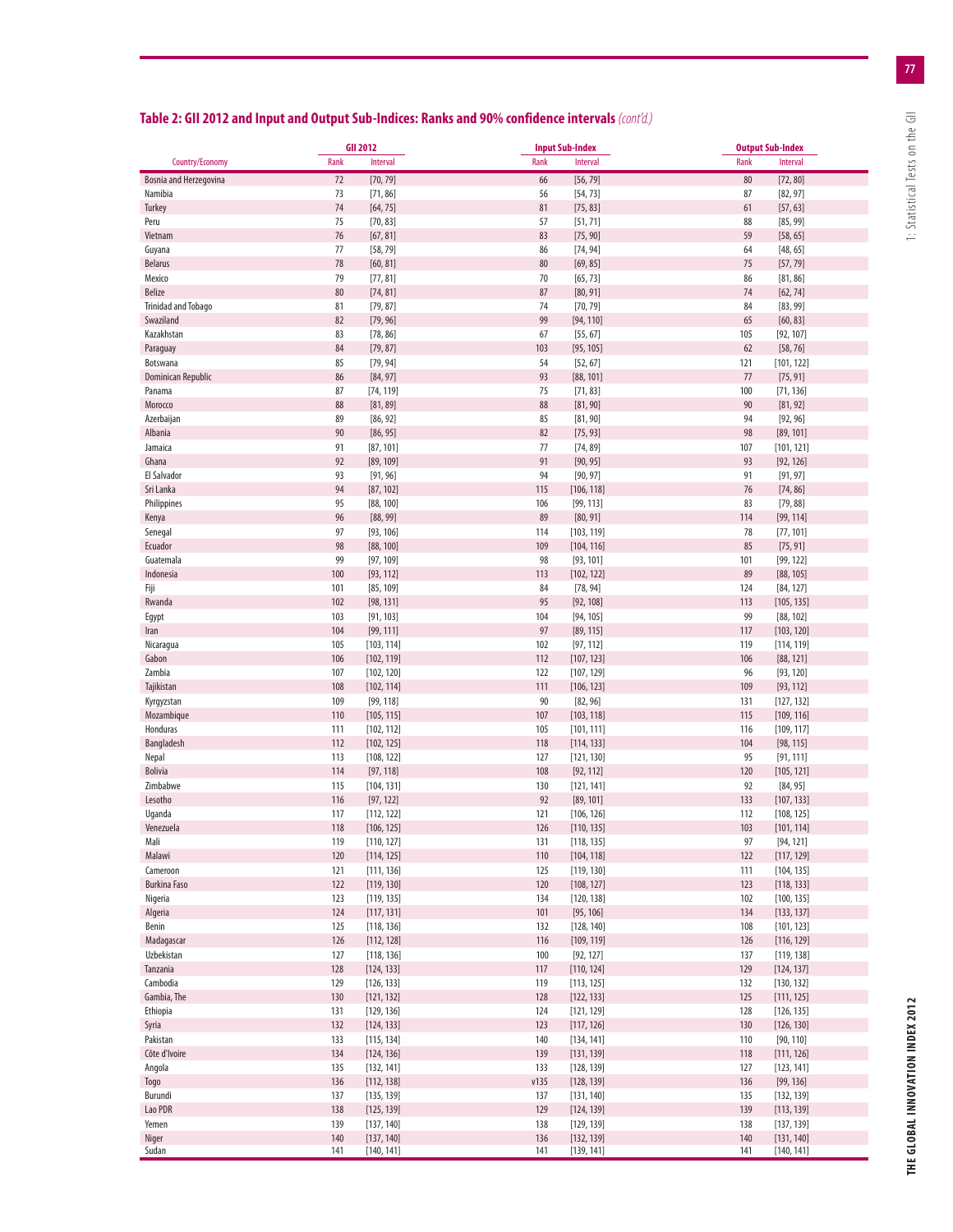

Note: Rs = Spearman rank correlation; imputation based on expectation-maximization algorithm.

### **Figure 3b: Sensitivity analysis: Impact of modelling choices** (Geometric average)







Source: Saisana and Philippas, European Commission Joint Research Centre, 2012.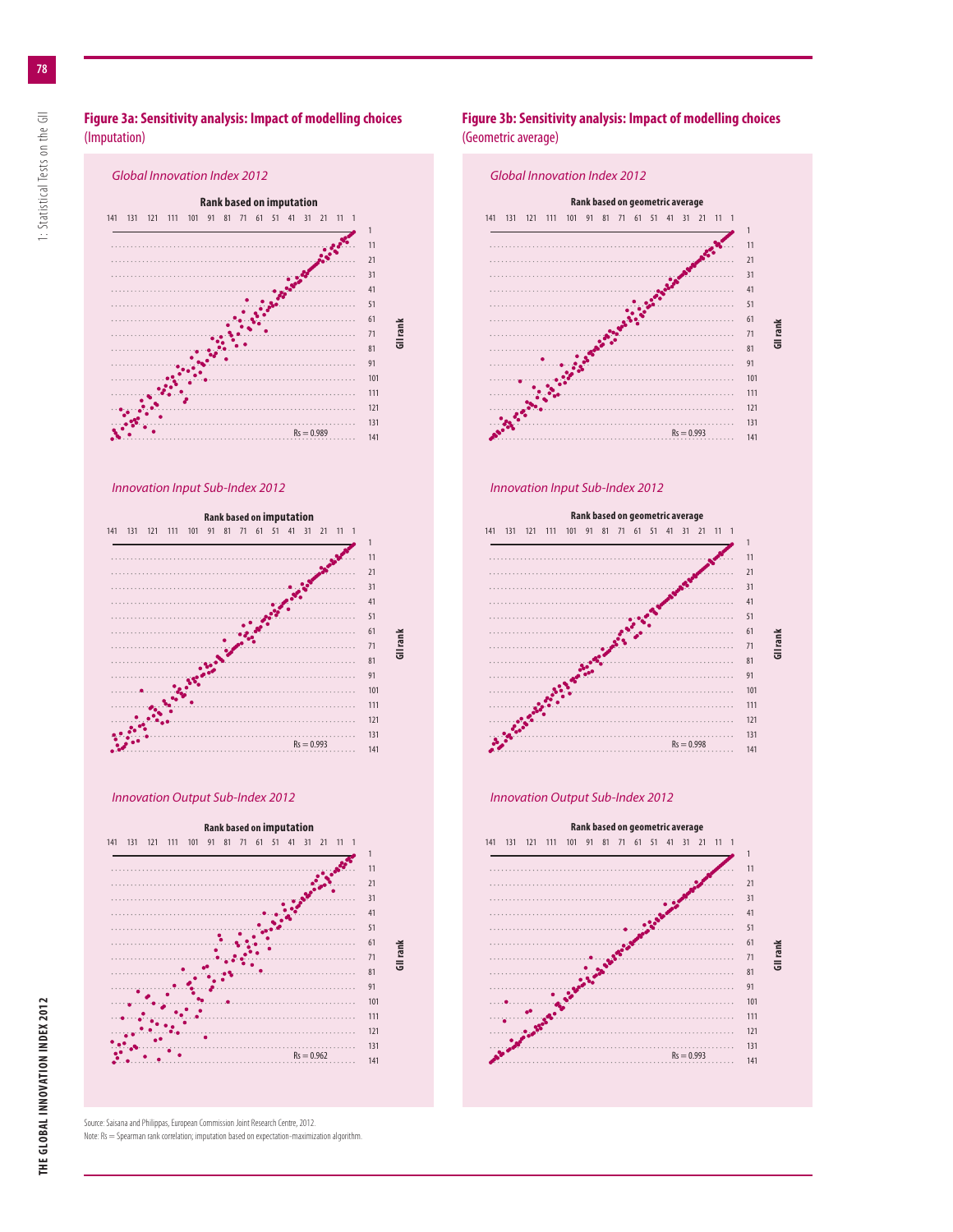could improve as data become available, as suggested by theory. In fact, between 2011 and 2012 the association between these two output pillars increased from 0.51 to 0.65.The currently observed moderate correlation might be caused by (1) the fact that missing values are particularly distorting; (2) the use of count and not value variables; (3) the use of proxies due to the lack of statistics, particularly on 7.2 (expenditure on recreation and culture, exports of creative goods and services as proxies for creative outputs). For an in depth discussion of these results, the reader is referred to Saisana and Philippas, 2012.

For transparency, Table 2 reports the original country ranks and the 90% interval for the simulated rank for the GII, the Input Sub-Index, and the Output Sub-Index. Our intention is to be explicit about on which countries the simulated interval either does not include the reference rank or is too wide to allow for a reasonable inference. Overall, all country ranks in the GII or any of the Innovation Sub-Indices lay within the simulated intervals. Simulated intervals are narrow enough for most countries (less than 10 positions) to allow for meaningful inferences to be drawn.

#### **Sensitivity analysis results**

Complementary to the uncertainty analysis, sensitivity analysis has been used to identify which of the modelling assumptions have the highest impact on certain country ranks. Detailed results are available in the main JRC assessment report, but the main conclusion is that the impact of the imputation alone is noteworthy for some countries, although it may be moderated when considering a geometric aggregation and a variation in the weights for the pillars. Figure 3 plots the reference GII ranks (and the two sub-indices) versus one-at-a-time changes of either the imputation method or the aggregation formula.

These plots show that the most influential assumption is the choice of no imputation versus EM imputation in particular for the Output Sub-Index, then for the GII and least for the Input Sub-index. For example, in one case a country does not shift position if a geometric aggregation is applied, although it is found to lose 24 positions in the Output ranking if EM imputation is applied. If both assumptions are changed (and weights remain at the reference values), the impact of the imputation would be moderated. This sensitivity is the result of data availability. Although all countries have data coverage above 70% in the Input variables, 21 countries have data coverage below 65% in the Output variables, which explains the impact of imputation on these countries ranks. Sensitivity analysis, by assessing the impact of the modelling choices, has given more transparency in the entire process and can help to appreciate the GII results with respect to the assumptions made during the development phase. Sensitive ranks usually concern countries with poor data coverage on the Innovation Output Sub-Index, and to a more limited extent on the Innovation Input Sub-Index—an impact that propagates to the estimation of the overall GII. For an in depth discussion of these results, the reader is referred to Saisana and Philippas, 2012.

The recommendation for the future would be to apply the 63% criterion for data availability within each of the two sub-indices so as to avoid drawing a better picture for countries with poor data quality on one of the two sub-indices, in particular on the Innovation Output Sub-Index. For this year, drawing upon the analysis made by the JRC, the recommendation is to consider country ranks in the GII 2012 and in the Input and Output Sub-Indices not only at face value but also within the ranges simulated by uncertainty analysis in order to better appreciate to what degree a country rank depends on the methodological choices made during the development of the GII 2012.

#### **Conclusion**

The JRC analysis suggests that the conceptualized multi-level structure of the GII 2012 is statistically coherent and balanced (i.e., not dominated by any pillar or sub-pillar). Furthermore, the analysis has offered statistical justification for the weights and the use of arithmetic averaging at the various levels of aggregation. Together with other fine-tuning suggestions made in the sections above, a key recommendation for future years is to apply the data coverage criterion for countries' inclusion not at the overall GII level, as is currently done, but within each of the two Innovation Sub-Indices. Furthermore, the 'no imputation' choice for not treating missing values, common in relevant contexts and justified on grounds of transparency and replicability, can at times have an undesirable impact on aggregate scores, with the additional negative side-effect that it may discourage countries from reporting low data values. Finally, the GII team's choice this year to use weights as scaling coefficients during the development of the index constitutes a significant departure from the traditional vision of weights as a reflection of indicators' importance in a weighted average. Such a consideration will hopefully be made also by other developers of composite indicators.